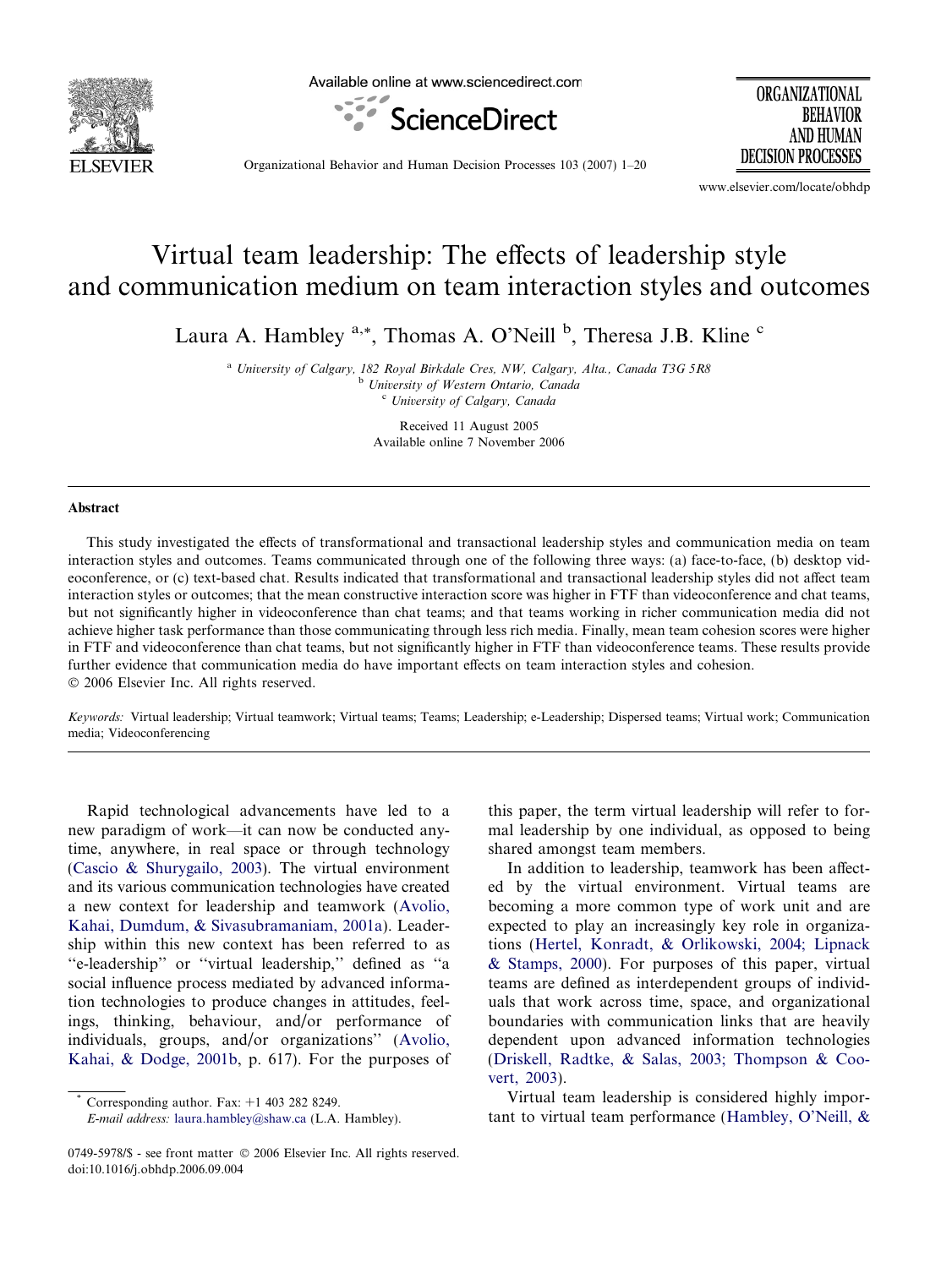[Kline, in press; Hertel, Geister, & Konradt, 2005](#page-17-0)); a claim that has been substantiated in a recent field study on virtual teams [\(Webster & Wong, 2003](#page-19-0)). The authors reported that employees perceived leadership as a critical factor of geographically distributed team success. Despite the widespread increase in virtual teamwork, researchers do not clearly understand the implications of advanced information technology for leadership practices [\(Zaccaro & Bader, 2002\)](#page-19-0). Furthermore, there exists little evidence in support of or against using more advanced technologies to improve leadership performance [\(Avolio et al., 2001b](#page-17-0)). More research is therefore needed to better understand leadership of virtual teams.

Although some research on virtual leadership styles is emerging, there is still a need for research assessing how certain leadership styles interact with communication technologies to affect team processes and outcomes. While there are many different approaches to the study of leadership, transformational and transactional leadership styles will be investigated in the present study. This theoretical basis was chosen for several reasons: first, it has received extensive research support since its inception [\(Bass, 1985; Bass & Avolio, 1993](#page-17-0)). Second, the transformational/transactional paradigm can translate clearly into practical recommendations and suggestions for leadership training ([Barling, Weber, &](#page-17-0) [Kelloway, 1996; Kelloway & Barling, 2000](#page-17-0)). Third, these two leadership styles have been shown to impact virtual teams in meaningfully different ways (e.g., [Sosik,](#page-18-0) [Avolio, Kahai, & Jung, 1998](#page-18-0)). Finally, psychometrically sound measures exist that accurately assess these leadership styles (e.g., Multifactor Leadership Questionnaire; [Bass & Avolio, 1990](#page-17-0)).

Several studies have assessed leadership in computermediated team contexts (e.g., [Hoyt & Blascovich, 2003;](#page-18-0) [Kahai, Sosik, & Avolio, 2003](#page-18-0)), but few studies have manipulated leadership or used more than one communication medium to determine how technology facilitates or negates the effects of leadership in virtual contexts. [Kerr and Jermier \(1978\)](#page-18-0) noted that situational variables (e.g., technology) may impact the effectiveness of leader behaviours, but how technologies moderate the effects of leadership styles on virtual teamwork has not been specifically addressed. Nonetheless, team leaders are being asked to lead geographically dispersed teams, and research is needed to determine the best ways to do so.

To better understand the effects of leadership styles and communication technology on team processes and outcomes, we conducted a laboratory study to carefully control for and manipulate leadership style and communication medium. Specifically, we compared the effects of transformational and transactional leadership within teams communicating face-to-face (FTF), through videoconference, or text-based chat (chat). Our study contributes to the extant literature by examining the effects of leadership styles on outcomes across virtual and FTF teams. Furthermore, the inclusion of desktop videoconference provided a means to compare leadership in a medium that has not been considered in previous leadership research. Finally, this study enables a comparison of the effects of communicating through videoconference to FTF and chat on team interaction styles and outcomes.

#### Leadership

Research has demonstrated that leaders can make a critical difference to team performance and effectiveness (e.g., [Morgeson, 2005; Zaccaro & Klimoski, 2002\)](#page-18-0). Indeed, [Salas, Sims, and Burke's \(2005\)](#page-18-0) recent review and model of teamwork included team leadership as one of the ''Big Five'' contributors to team effectiveness. Elsewhere, it has been argued that leaders play important roles in modeling effective teamwork, and in setting ground rules for team members to engage in successful team processes ([Cascio & Shurygailo, 2003](#page-17-0)). In short, leadership appears to be an integral part of effective teamwork.

There are several theoretical approaches to the study of leadership, but one well-known and contemporary framework is transformational/transactional leadership. Referred to as the new leadership paradigm ([Bryman,](#page-17-0) [1992\)](#page-17-0), charismatic leadership ([House, 1996](#page-17-0)), transformational leadership ([Bass, 1985\)](#page-17-0), or the full range leadership theory [\(Sivasubramaniam, Murray, Avolio, &](#page-18-0) [Jung, 2002\)](#page-18-0), the distinction between transformational and transactional leadership has received a great deal of research attention ([Dvir, Eden, Avolio, & Shamir,](#page-17-0) [2002\)](#page-17-0). Specific to the purposes of the present study, transformational and transactional leadership styles have been the focus of many existing studies on teams communicating through technologies ([Sivasubraman](#page-18-0)[iam et al., 2002](#page-18-0)).

Transactional leaders view the leader-follower relationship as a process of exchange ([Bass & Avolio,](#page-17-0) [1993\)](#page-17-0). They tend to gain follower compliance by either offering rewards or threatening punishment. Two main leadership factors are characteristic of this leadership style: (1) contingent reward, and (2) management by exception. In contrast, transformational leadership focuses on motivating and inspiring followers to perform beyond expectations and comprises four main factors: (1) idealized influence (or ''charisma''), (2) inspirational motivation, (3) intellectual stimulation, and (4) individualized consideration ([Bass & Avolio, 1993\)](#page-17-0). Transformational leaders are skilled at increasing and broadening follower interests, gaining commitment to the goals and mission of the group/organization, and motivating people to go beyond their self-interests for the good of the group ([Den Hartog & Koopman, 2001\)](#page-17-0).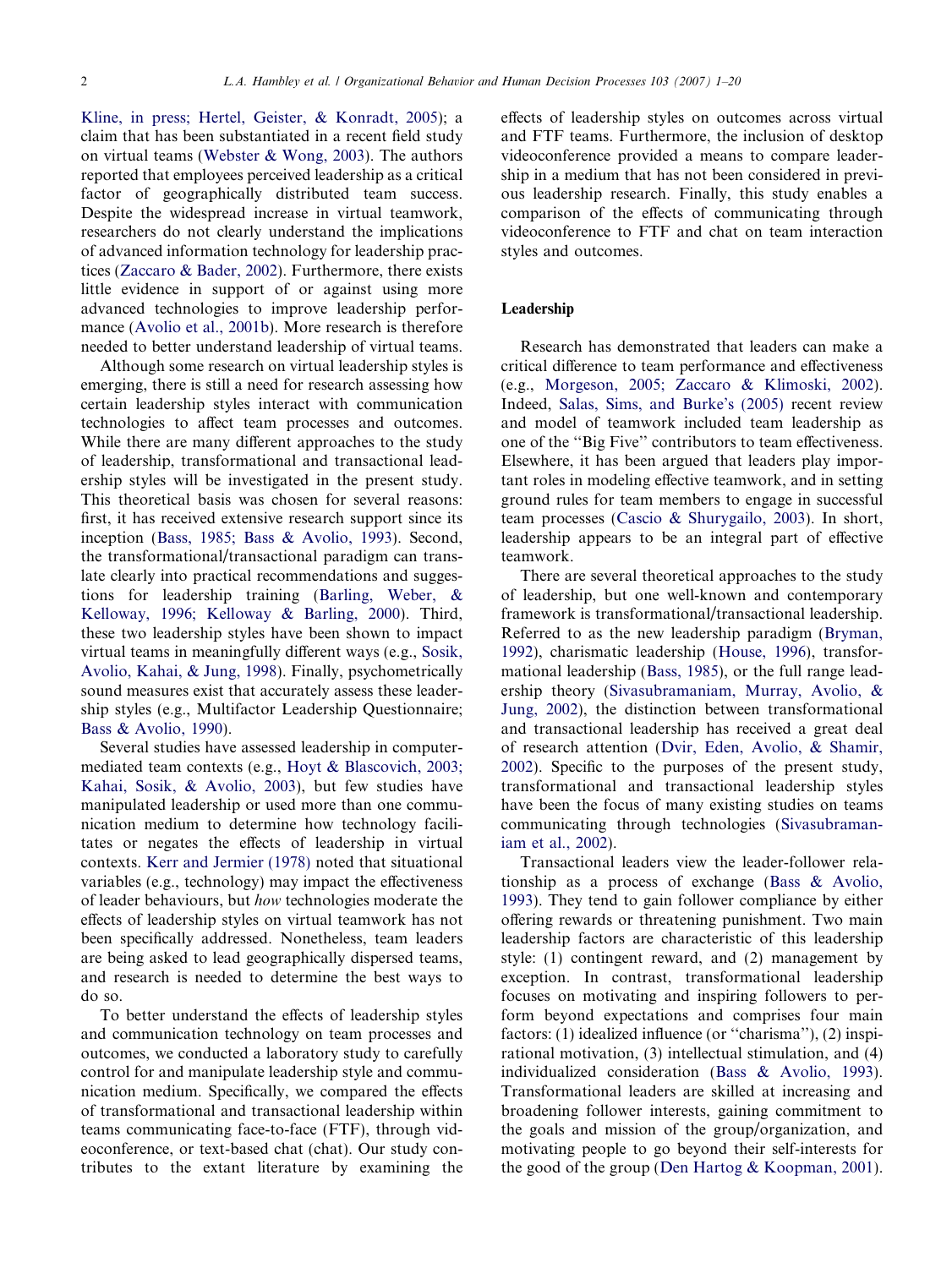Some research has found that transformational leadership is more effective than transactional leadership ([Bass, 1997\)](#page-17-0). Bass suggested that highly effective leadership needs to go beyond the reward-punishment exchange that typifies transactional leadership. Also, [Jung \(2001\)](#page-18-0) found that FTF teams led by a transformational leader outperformed their counterparts that were led by a transactional leader on a brainstorming task. In another FTF study, transformational leadership predicted empowerment, group cohesion, and perceived group effectiveness ([Jung & Sosik, 2002\)](#page-18-0). Finally, [Lim](#page-18-0) [and Ployhart \(2004\)](#page-18-0) conducted a study using combat teams, and reported that transformational leadership was strongly related to team performance in both typical and maximum FTF contexts.

In addition to individual studies, meta-analyses have also been conducted on transformational and transactional leadership. One meta-analysis found that, although both styles related positively to performance, the relationship with transformational leadership was significantly stronger ([Lowe, Kroeck, & Sivasubramaniam,](#page-18-0) [1996](#page-18-0)). A more recent meta-analysis ([Judge & Piccolo,](#page-18-0) [2004](#page-18-0)), however, found that transformational leadership was indeed an effective style, but the contingent reward aspect of transactional leadership was also highly effective. Additionally, these two leadership styles tended to be highly correlated.

In sum, both transactional and transformational leadership styles have been linked to effective performance in face-to-face teams, with transformational leadership tending to be more effective overall. Despite the overall advantage of transformational leadership, however, there are certain conditions when the contingent reward aspect of transactional leadership may be more strongly associated with positive work outcomes (e.g., job performance; [Judge & Piccolo, 2004](#page-18-0)). To further complicate matters, research focusing on the effectiveness of transactional and transformational leadership within the context of virtual teams is relatively scarce (for exceptions, see [Hoyt & Blascovich,](#page-18-0) [2003; Sosik et al., 1998\)](#page-18-0), though leadership style and technology are likely to interact in complex ways. Thus, the present study investigated how leadership styles affected virtual team outcomes depending on the type of communication medium used. The following section discusses communication media in the context of virtual teams to give the reader an understanding of the types of media typically studied and the observed effects.

## Communication technologies and virtual teams

In the case of virtual teams that never or rarely meet FTF, communication technologies are vital for collaboration [\(Hollingshead, 2004](#page-17-0)). The use of such technologies continues to grow as they become more accessible and their cost declines ([Baker, 2002; Spreitzer, 2003\)](#page-17-0). Two commonly used theoretical frameworks for comparing the effects of different communication technologies are media synchronicity ([Dennis & Valacich,](#page-17-0) [1999](#page-17-0)) and media richness [\(Daft & Lengel, 1986](#page-17-0)), each of which is described below.

According to media synchronicity theory, two types of communication encompass virtual team interaction: synchronous and asynchronous. Synchronous interaction occurs when team members communicate at the same time (in real time), such as through teleconferencing, videoconferencing, or chat sessions [\(Avolio et al.,](#page-17-0) [2001a](#page-17-0)). ''Synchronous'' communication media allow individuals to work on the same task, with the same information, at the same time [\(Baker, 2002; Dennis &](#page-17-0) [Valacich, 1999](#page-17-0)). ''Asynchronous'' interaction involves team members communicating at different times, such as in the case of e-mail or threaded discussions.

The degree to which a communication medium allows for synchronous communication affects the flow of conversation [\(Sellen, 1995](#page-18-0)). Communication technologies that more closely approximate FTF interactions, such as videoconference, would be closer in conversational style to an in-person meeting [\(O'Connail, Whittaker, &](#page-18-0) [Wilbur, 1993](#page-18-0)). As tasks become more complex and require interdependence, reciprocal communication, and feedback among team members, synchronous media are found to be more effective than asynchronous media ([Bell & Kozlowski, 2002; Maruping & Agarwal, 2004\)](#page-17-0).

Media richness theory is a commonly used theory for explaining how different communication media affect task performance ([Daft & Lengel, 1986](#page-17-0)). A rich medium allows for: (1) transmitting multiple verbal and nonverbal cues, (2) using natural language, (3) providing immediate feedback, and (4) conveying personal feelings and emotions (Daft & Lengel). The richest medium is FTF communication, followed by telephone, chat, e-mail, and print communications. Newer technologies, such as videoconference, are thought to rank above the telephone, but below FTF communication in terms of media richness [\(Webster & Hackley, 1997\)](#page-19-0). Technologies that allow the recipient(s) to see physical gestures and facial expressions are thought to increase the richness of the information conveyed ([Fletcher & Major,](#page-17-0) [2003](#page-17-0)), thereby contributing to the greater richness of videoconference as compared to telephone or text-based media.

Most studies to date have typically compared FTF with only one type of communication medium ([Staples & Webster, 2003](#page-18-0)). Although researchers acknowledge videoconference as another alternative to text-based media, they are usually not able to include it in their studies (e.g., [Jarvenpaa & Leidner, 1999\)](#page-18-0), and therefore cannot determine if increments in media richness will result in incremental effects on team outcomes.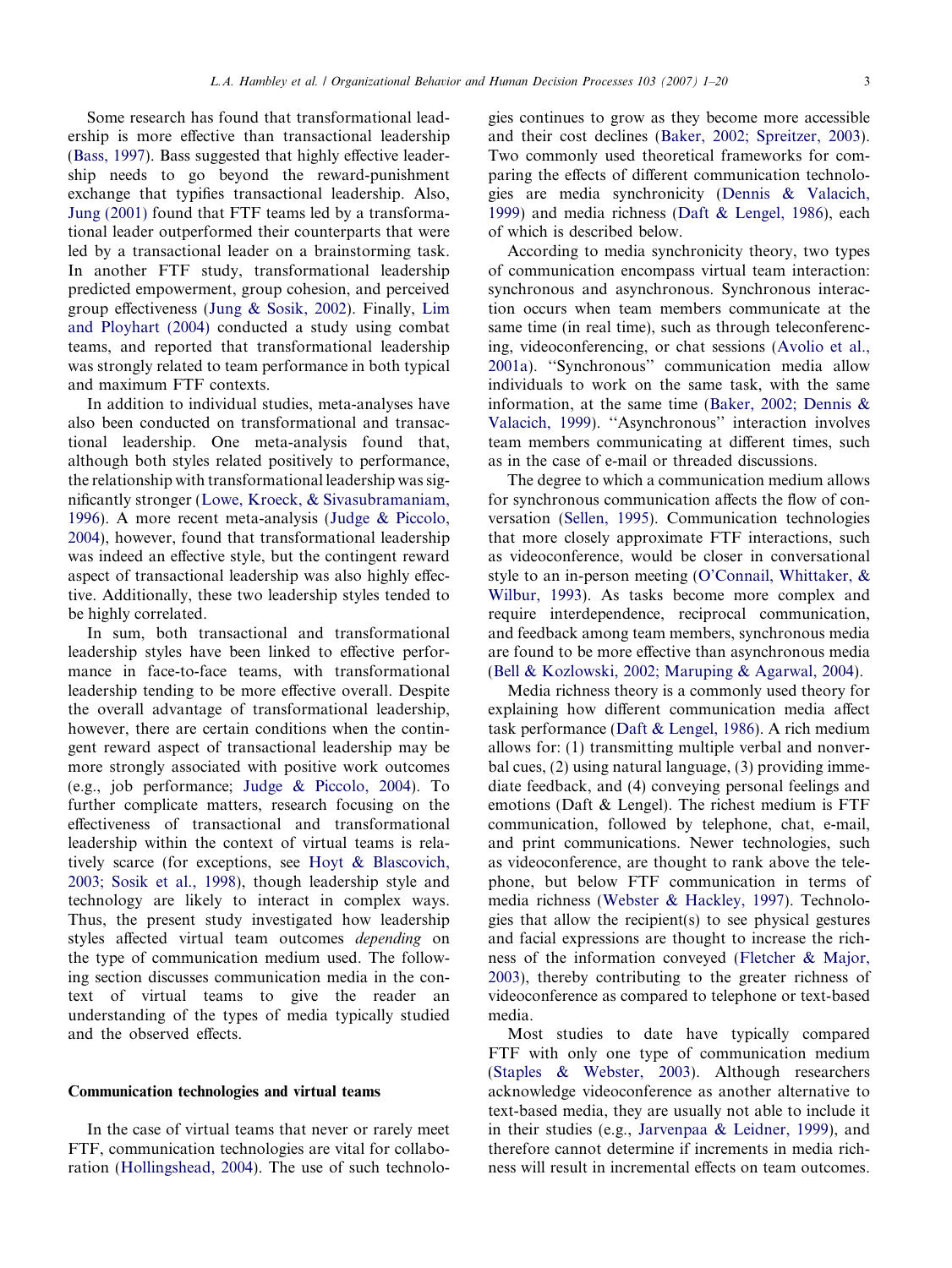However, comparing several communication media with each other will help increase our understanding of the technologies that allow virtual teams to collaborate most effectively [\(Baker, 2002; Baltes, Dickson, Sherman, Bau](#page-17-0)[er, & LaGanke, 2002\)](#page-17-0). For example, the present study provided the opportunity to assess whether or not there was a linear relationship between media richness and team outcomes because we employed more than one medium on a continuum of richness.

# Text-based communication

The majority of studies that have examined computer-mediated communication have used text-based systems ([Baltes et al., 2002\)](#page-17-0). Although the most common form of text-based communication is e-mail ([Pulley,](#page-18-0) [Sessa, & Malloy, 2002\)](#page-18-0), most research has instead focused on synchronous communication technology, such as ''chat'' ([Baltes et al., 2002\)](#page-17-0). The logistics of studying asynchronous media such as e-mail are more difficult, especially in single session laboratory studies. Because chat is a synchronous form of communication, it is superior to asynchronous e-mail for intensive tasks that require considerable information sharing and collaboration [\(Balthazard, Waldman, Howell, & Atwater,](#page-17-0) [2002; Bell & Kozlowski, 2002\)](#page-17-0).

A suggested benefit of chat communication is that this type of text-based interaction may allow for more reflection and the ability to choose one's words more carefully than in FTF or telephone communication ([Wolfe, 2002](#page-19-0)). Chat can also allow team members to more efficiently share ideas in brainstorming tasks because everyone can ''speak'' at once, thereby minimizing process losses [\(Griffith & Neale, 2001\)](#page-17-0). Additionally, chat may neutralize the tendency for increased relational conflict often observed in demographically dissimilar groups, because these differences are less salient ([Mannix, Griffith, & Neale, 2002\)](#page-18-0). Conversation in this medium, however, has also been criticized for lacking focus because multiple group members may be speaking at the same time [\(Wakertin, Sayeed, & Hightower,](#page-19-0) [1997\)](#page-19-0). Also, different rates of typing and reading can lead to more or less delayed responses by individuals within the group discussion, and could result in low contributions by some members who could otherwise improve the team's performance.

## Videoconferencing

Videoconference is a relatively rich communication medium, allowing for the transmission of both verbal and nonverbal cues [\(Martins, Gilson, & Maynard,](#page-18-0) [2004\)](#page-18-0). In their meta-analysis of computer-mediated communication and group decision-making, [Baltes](#page-17-0) [et al. \(2002\)](#page-17-0) found a paucity of studies that examined videoconference, so they were unable to include it as a variable. Likewise, a more recent meta-analysis examining the effects of task complexity in virtual teams still did not find enough studies of videoconference to include this medium ([Wiggins & Horn, 2005](#page-19-0)). Videoconference is, however, becoming an increasingly common method of team communication for geographically dispersed teams, and requires more research to examine its effectiveness [\(Bell & Kozlowski, 2002; Spreitzer, 2003](#page-17-0)).

The benefits of videoconference over less rich communication media, such as chat, are becoming apparent in the literature. In addition, desktop videoconference (conducted between two or more people directly from each of their desktop computers) is becoming an affordable communication option for a wide variety of users and organizations ([Townsend,](#page-19-0) [Demarie, & Henderickson, 2001\)](#page-19-0). Beyond being a cost effective substitute for FTF communication, it is critical to understand how videoconference affects productivity and virtual team collaboration. Indeed, virtual team researchers are calling for more studies that employ today's advanced synchronous technologies, such as videoconference, in team decision-making ([Bell & Kozlowski, 2002; Baltes et al., 2002\)](#page-17-0).

#### Virtual team leadership

Several field and laboratory studies provide insight into how leadership styles may affect virtual team interaction and performance (e.g., [Kahai & Avolio, 2006;](#page-18-0) [Kahai, Sosik, & Avolio, 1997, 2003, 2004; Sosik,](#page-18-0) [Avolio, & Kahai, 1997; Sosik et al., 1998\)](#page-18-0). For example, [Sosik et al. \(1997\)](#page-18-0) found that transformational leadership was associated with higher levels of group potency (the group's belief that it can be effective) than transactional leadership, and that group potency was related to group effectiveness. However, transformational leadership exerted a stronger impact on group performance in only one of two sessions. In the other session, teams led by transactional leaders outperformed the transformational groups.

Building on their earlier work, [Sosik et al. \(1998\)](#page-18-0) assessed the effects of transactional goal-setting and facets of transformational leadership on group creativity. The results suggested that goal-setting and inspirational leadership positively predicted group creativity. Conversely, intellectual stimulation and individualized consideration were negatively related to creativity, likely because they were interpreted negatively by the zero-history teams. For example, transformational leaders that encourage followers to ''go above and beyond'' may have been considered intrusive and critical in the short-term groups. Nevertheless, the [Sosik et al. \(1998\)](#page-18-0) study demonstrated that aspects of transformational and transactional leadership can positively influence group outcomes.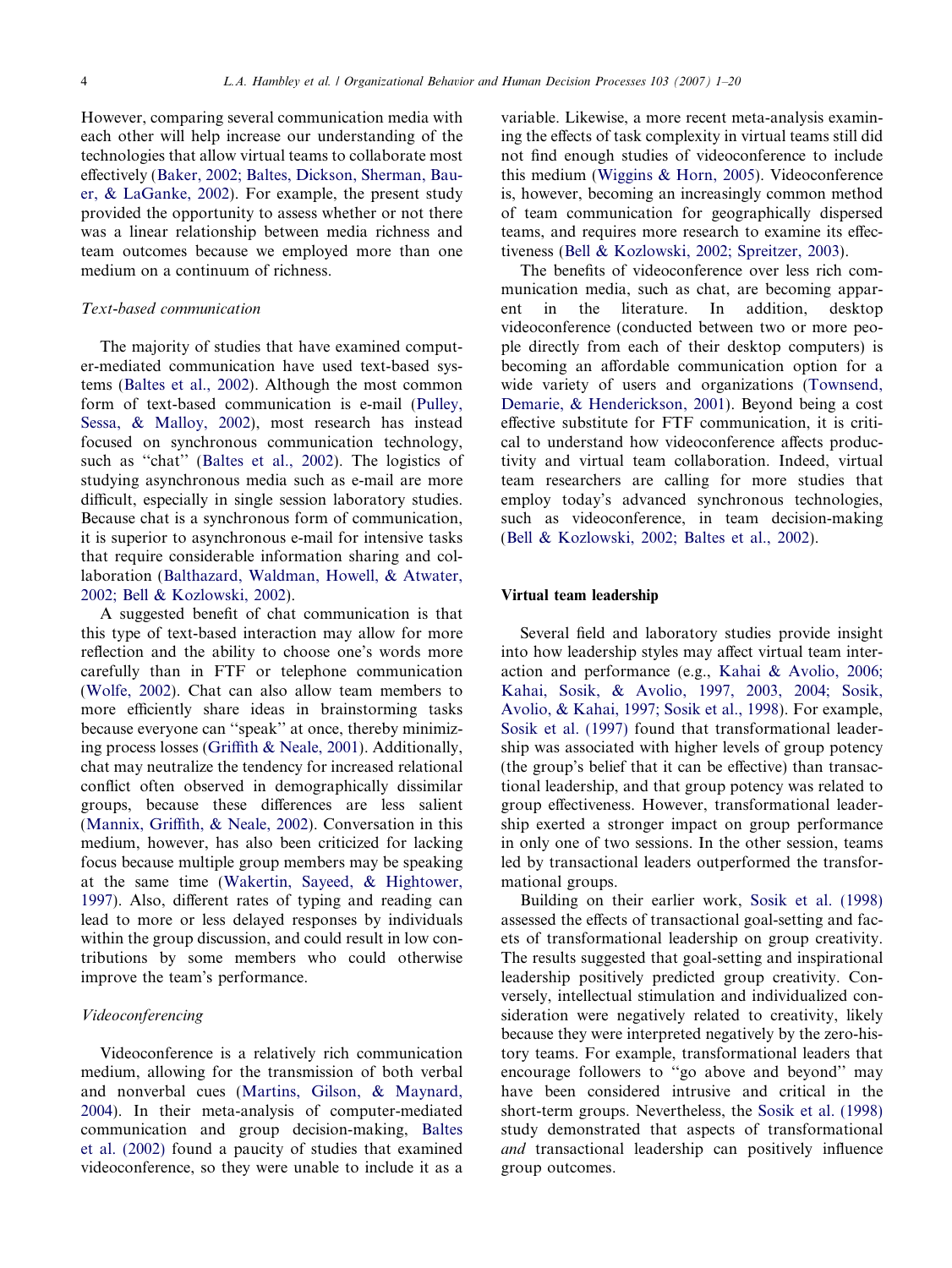A third study examining transformational versus transactional leadership in a virtual team setting found that groups working with a transactional leader had higher levels of group efficacy and task satisfaction than groups working with a transformational leader when individual inputs were identified ([Kahai et al., 2003\)](#page-18-0). This advantage disappeared in the anonymous condition, which highlights the role of anonymity in enhancing the effects of transformational leadership (this was also observed by [Sosik et al., 1997\)](#page-18-0).

Collectively, there are at least three learnings based on this literature review. First, the transactional/transformational paradigm predicts team processes and outcomes in both FTF and virtual teams. Second, neither of these leadership styles consistently outperforms the other, possibly because aspects of both leadership styles are important depending on contextual details ([Kirkman, Rosen, Gibson, Tesluk, & McPherson,](#page-18-0) [2002](#page-18-0)).

Third, transactional leadership can be more effective than transformational leadership in identified conditions, but often the leadership styles are equalized or transformational leadership becomes more effective in situations involving anonymity [\(Sosik et al., 1997,](#page-18-0) [1998; Kahai et al., 2003\)](#page-18-0). Put another way, the data suggest that as a communication medium becomes more anonymous, transformational leadership may be the more effective leadership style relative to transactional leadership. To further elaborate on these three lessons, the present study sought to determine the extent to which leadership styles impact team outcomes differentially in three communication media within a laboratory-based environment.

#### Team and virtual team processes

Leadership is thought to directly impact team processes ([Zaccaro, Ardison, & Orvis, 2004](#page-19-0)), which are the ways in which team members transform inputs (e.g., team member contributions and skills) into outputs (e.g., solutions; [Cooke & Szumal, 1994](#page-17-0)). For leaders to impact team performance, therefore, they must successfully influence the team's processes. In other words, successful team performance depends jointly on team and leadership processes (Zaccaro & Klimoski, 2002). The processes of interest in this study are team interactions, or ''team interaction styles'' [\(Cooke & Szumal, 1994\)](#page-17-0).

#### Team interaction styles

As team members work together to complete tasks, their roles become highly interdependent, requiring effective interactions [\(Balthazard et al., 2002\)](#page-17-0). A team's interaction style is best understood in terms of the communication patterns used to deal with task conflicts and maintenance of team member relationships (Balthazard et al.).

[Cooke and Szumal \(1994\)](#page-17-0) suggested that team interactions can be analyzed in terms of two general styles: ''constructive'' and ''defensive.'' A constructive interaction style is characterized by a balanced concern for personal and group outcomes, cooperation, creativity, free information exchange, and respect for others' perspectives. Comparatively, defensive styles include passive and/or aggressive behaviours. Passive behaviours include limited information sharing, lack of questioning, lack of impartiality, lack of creative thinking, greater emphasis solely on fulfillment of affiliation goals, and maintaining harmony. Aggressive behaviours place greater emphasis on personal agendas and ambitions above concern for the group outcome. Examples of aggressive behaviours are competition, criticism, interruptions, and impatience for others' perspectives.

Whether a team's dominant interaction style is constructive or defensive can result in different levels and patterns of effectiveness ([Cooke & Szumal, 1994](#page-17-0)). Effectiveness has been measured as both the quality and acceptance of the solution by team members. In terms of quality, constructive groups have been found to most consistently produce the highest quality solutions, followed by aggressive then passive groups. As for levels of solution acceptance, constructive groups usually produce the highest levels, followed by an equal level of acceptance between aggressive and passive groups. Defensive styles tend to result in marginal-quality solutions that are not accepted by all team members, as well as low levels of member satisfaction (Cooke & Szumal; [Smith, Peterson, Johnson, & Johnson, 1986; Watson &](#page-18-0) [Michaelsen, 1988\)](#page-18-0).

## Virtual team interaction styles

There are very few studies on virtual team interaction styles, but results from these studies are interesting. Research has shown that communicating virtually does not substantially affect how interaction styles impact team outcomes. Specifically, the effects of FTF and virtual interaction on decision performance and processes have been found to be directionally consistent ([Potter & Balthazard, 2002\)](#page-18-0). Also, the effects of virtual team interaction styles on solution quality and acceptance are similar in magnitude to FTF teams ([Potter, Balthazard, & Cooke, 2000\)](#page-18-0).

The strengths of relationships between certain interaction styles and team performance, however, have been found to differ between FTF and virtual teams. For example, a constructive interaction style is the most conducive to high team performance in either FTF or virtual teams. A passive interaction style, however, tends to result in lower performance for virtual than FTF teams, likely because it is easier to ignore other team members in a virtual setting, and more difficult to reverse or moderate passivity ([Potter et al., 2000](#page-18-0)). Another interesting difference is that aggressive interaction styles have been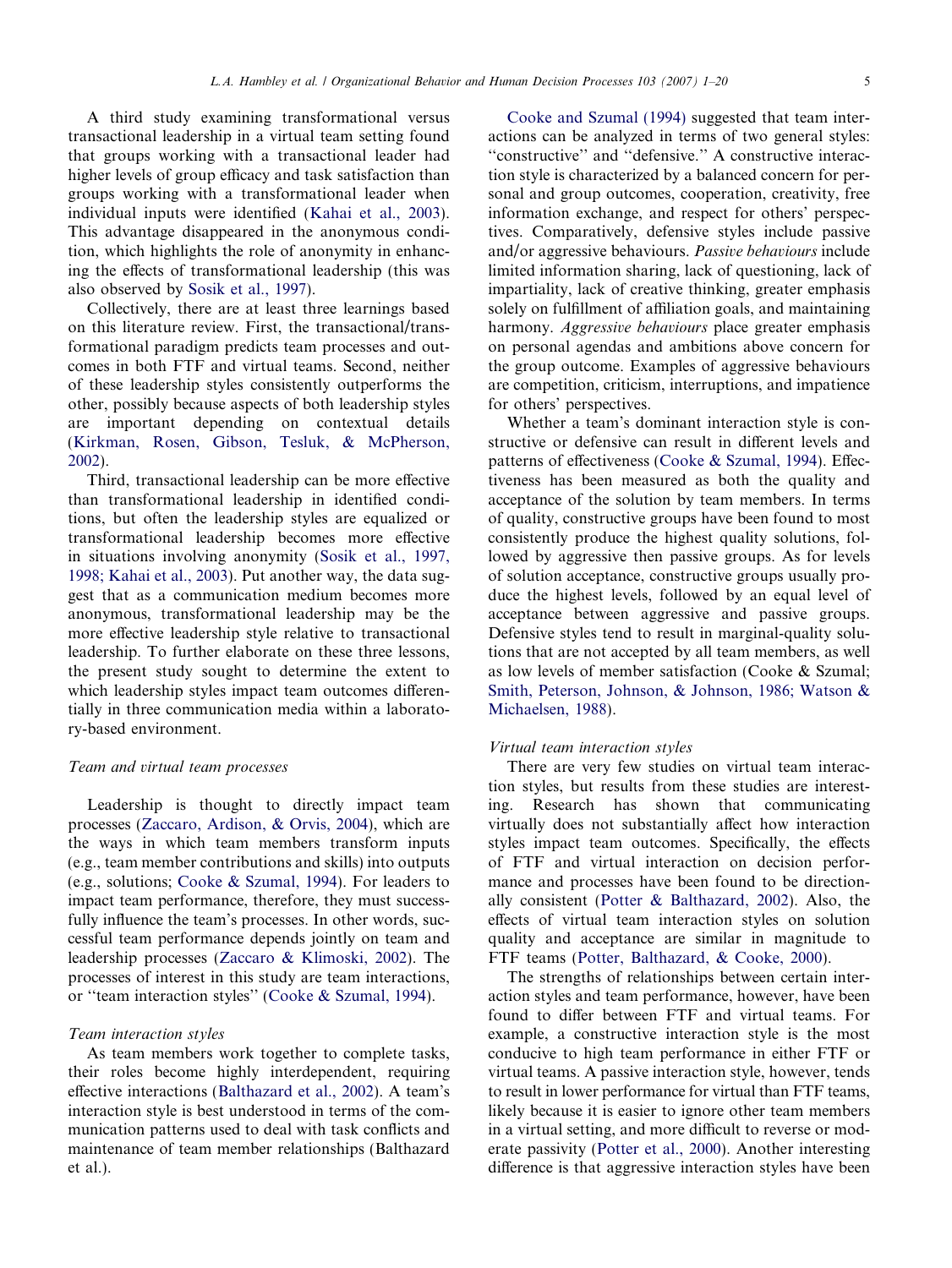found to do less damage (e.g., limiting team member input) in a virtual team, possibly because technologymediated communication makes it easier for all members to contribute rather than being significantly hampered by a dominating team member (Potter et al.).

## Team outcomes

Several studies have found that leadership can affect team performance, which may take a variety of forms depending on the team's tasks and purposes (e.g., [Wag](#page-19-0)[eman, 2001](#page-19-0)). Both objective and subjective performance indicators are important in assessing team outcomes ([Sundstrom, De Meuse, & Futrell, 1990](#page-19-0)). A team may perform well objectively, but due to internal conflict, be very unwilling to work together again. Thus, it is important to include a construct which subjectively captures team member satisfaction and willingness to work together in the future, in addition to task performance, when measuring overall team effectiveness ([Kline, 1999;](#page-18-0) Sundstrom et al.). The two types of team outcomes of interest in this research are task performance and team cohesion. Task performance is the objectively measured outcomes of a team task or project. Team cohesion, in contrast, is a dynamic process that is reflected in the tendency for a group to stick together and remain united in the pursuits of its instrumental objectives and/or for the satisfaction of member affective needs ([Carron, Brawley, & Widmeyer, 1998\)](#page-17-0). Meta-analyses have demonstrated that team cohesion and team performance are related [\(Gully, Devine, &](#page-17-0) [Whitney, 1995; Mullen & Copper, 1994\)](#page-17-0), although the direction of the cause/effect relationship is unclear ([Chansler, Swamidass, & Cammann, 2003](#page-17-0)).

More recently, a model has been postulated that provides a theoretical rationale for the effects of transformational leadership on team cohesion [\(Dionne,](#page-17-0) [Yammarino, Atwater, & Spangler, 2004\)](#page-17-0). Specifically, these researchers posited that transformational leadership will increase shared vision and team commitment, which will in turn be related to increased team cohesion. Additionally, they suggested that team cohesion leads to increased team task performance, implying that leaders can have effects on team cohesion that ultimately lead to changes in team performance. In the present study, however, we examined how leadership influenced team cohesion as an outcome in its own right.

## Hypotheses

# Interaction effects of leadership styles and communication media on team interaction styles

Past research in FTF contexts has supported the more positive effects of transformational, as compared

with transactional leadership, on team processes and outcomes [\(Bass, 1997; Lowe et al., 1996](#page-17-0)). Although both styles have been found to be effective and correlated ([Judge & Piccolo, 2004](#page-18-0)), the literature seems to suggest that transformational leadership is more effective overall. For instance, transformational leadership in problem-solving teams leads to increased enthusiasm and confidence of team members, promoting understanding and appreciation of differing views, and intellectually stimulating members to re-examine critical assumptions and to view problems in new ways [\(Bass & Avolio,](#page-17-0) [1994\)](#page-17-0). These characteristics are thought to foster constructive, as opposed to defensive, team interaction.

Indeed, research has found support for a positive relationship between shared transformational leadership and constructive team interactions, and a negative relationship with defensive team interactions ([Balthazard](#page-17-0) [et al., 2002](#page-17-0)). Similar findings would be expected in a situation with a single transformational leader, whose behaviours would more likely foster constructive team interaction than would those of a transactional leader. These effects may, however, differ depending on communication medium.

Although some research has found that communication media interact significantly with leadership style to affect group processes (e.g., [Davis et al., 2003](#page-17-0)), more research is needed. In particular, little is known about the effects of videoconference on team interaction styles. Based on media richness theory, richer media allow for more verbal and nonverbal cues, and therefore more natural team communications and decision-making ([Baltes et al., 2002](#page-17-0)). Further, richer media should enable a leadership style to have greater effects on team interaction, as more verbal and nonverbal cues allow the leader's behaviours to be more salient. For example, in the case of transformational leadership, richer media should facilitate positive leadership effects on constructive team interaction. In addition, less rich media may result in a leader's style having less influence because of a reduction in number of messages exchanged ([Avolio et al., 2001a\)](#page-17-0), which may lessen the effects of each leadership style.

It should be noted, however, that the present discussion is somewhat speculative. It assumes that transformational leadership is more effective than transactional leadership in rich media, but that these differences will tend to disappear as the media becomes leaner (because there is less opportunity for the leader to influence the team). The difficulty with this assumption is that transformational leadership is not consistently more effective than transactional leadership in the teamwork and virtual teamwork literature. Consider for example, a study by [Sosik et al. \(1997\)](#page-18-0) that found support for the superiority of transformational leadership in the first team session, but also found that transactional leadership was most effective in the second session. Elsewhere, combat team performance and ratings of cohesion have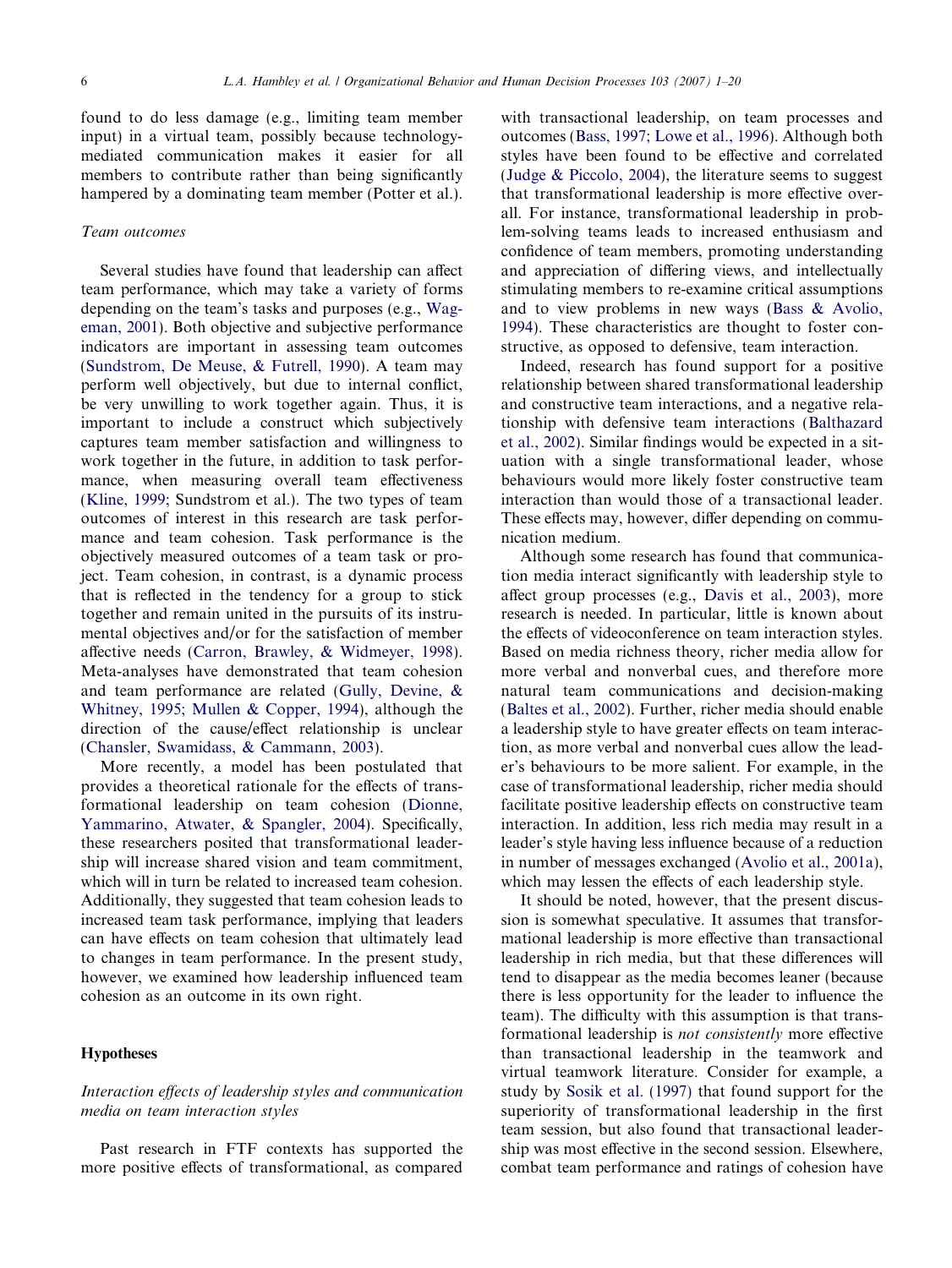<span id="page-6-0"></span>correlated equally as strongly with platoon leaders' transformational and transactional leadership styles ([Bass, Avolio, Jung, & Berson, 2003\)](#page-17-0). Thus, transformational leadership may not be a better predictor of team performance than transactional leadership in conventional FTF or virtual settings.

To better understand the effects of leadership in FTF and virtual settings, [Kahai et al. \(2003\)](#page-18-0) studied leadership under identified (FTF) and chat conditions. Those authors found that transformational leadership was less effective than transactional, but that this difference disappeared in the anonymous condition. The authors explained their findings by suggesting that certain facets of transformational leadership may be better suited for situations where team members are not readily identified. For example, intellectual stimulation encourages individuals to arrive at better solutions. However, asking team members to work towards a better solution may be viewed as critical and intrusive in an identified (and short-term) context. Conversely, if an individual feels more anonymous, he/she may accept these comments as being more constructive and less personal, resulting in an increased focus on the task at hand. This rationale suggests that transformational leadership will be the most effective leadership style under leaner (and more anonymous) conditions, but as media richness increases, transactional leadership will become the better style. Accordingly, we postulated the following hypothesis:

Hypothesis 1. Transactional leadership will more strongly predict a constructive interaction style than will transformational leadership in richer media (i.e., FTF), but this effect will decrease as the medium becomes leaner (i.e., in videoconference and chat).

As noted, there is evidence that transformational leadership tends to be more effective than other leadership styles ([Dvir et al., 2002\)](#page-17-0). For example, [Howell and](#page-18-0) [Frost \(1989\)](#page-18-0) found that subjects working under a transformational leader had higher task performance and reported greater levels of task adjustment compared to individuals that were led by a structuring or considerate leader. Furthermore, a field study by [Howell and Avolio \(1993\)](#page-17-0) found that facets of transformational leadership were positively associated with business-unit performance, but that contingent reward and active management by exception facets of transactional leadership were negatively related to performance. The authors concluded that ''the more positive contribution to unit performance came from the behaviours associated with transformational leadership'' ([Howell & Avolio, 1993,](#page-17-0) p. 899).

In another investigation of transformational and transactional leadership, 68 managers of global virtual teams from countries throughout the world were compared on key team outcomes ([Davis et al., 2003](#page-17-0)). The authors found that only transformational leadership predicted commitment to the team. Finally, [Jung](#page-18-0) [\(2001\)](#page-18-0) compared transformational and transactional leadership styles on a brainstorming task and found that transformational leadership was the stronger predictor of performance. Taken together, there exists non-trivial support for the advantage of transformational over transactional leadership.

Despite the aforementioned research, it is not known how leadership styles may interact with communication media to affect team outcomes (i.e., performance, cohesion). Media richness theory argues that richer media allow for more verbal and nonverbal cue transmission, which may allow the leader to have greater effects on teamwork. Comparatively, less rich media may result in a leader's style having less influence, and may also reduce the amount of positive interaction ([Avolio](#page-17-0) [et al., 2001a\)](#page-17-0), both of which may lessen the effects of leadership styles on team outcomes. This rationale suggests that transformational leadership may be more effective than transactional leadership in FTF settings, but that the differences will diminish as the medium becomes leaner (e.g., chat).

Similar to the discussion for Hypothesis 1, the present argument implies that as media becomes richer, the effectiveness of transformational leadership relative to transactional leadership will increase as well. However, this assertion may not be warranted. [Judge and Piccolo's](#page-18-0) [\(2004\)](#page-18-0) meta-analytic findings suggested that the most effective leadership style depends on the outcome. For example, transformational leadership was a better predictor of follower satisfaction with the leader, while transactional leadership was a stronger predictor of leader job performance. Thus, both transformational and transactional leadership styles are effective predictors of certain criteria.

Laboratory research using paradigms similar to that of the present study have also found that transformational leadership may not always predict team outcomes more strongly than transactional (e.g., [Sosik](#page-18-0) [et al., 1997, 1998](#page-18-0)). Despite the clear advantage of transformational leadership in one session of a twopart study, [Sosik et al. \(1997\)](#page-18-0) found that transactional was more effective in the second session of the same experiment. Furthermore, in a follow-up study specific facets of transformational leadership (i.e., inspirational leadership behaviours) were related positively to team effectiveness ([Sosik et al., 1998](#page-18-0)). However, other aspects (i.e., intellectual stimulation and individualized consideration) were negatively associated with team outcomes.

[Kahai et al. \(2003\)](#page-18-0) provided an explanation for these results based on their own study. Recall that those authors found that transactional leadership was more effective in an identified, (as opposed to anonymous) condition. In leaner and more anonymous media,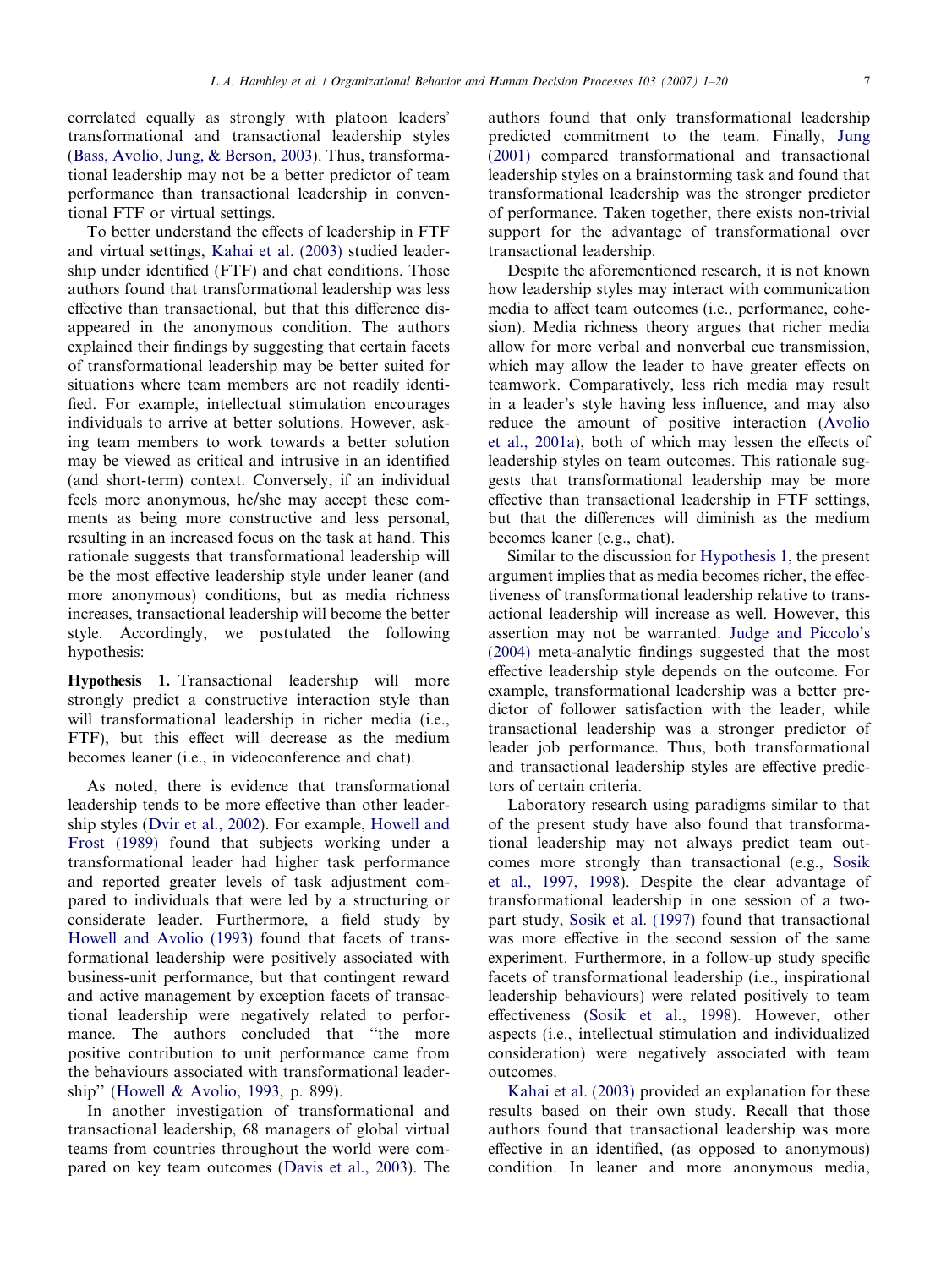<span id="page-7-0"></span>differences between the two leadership styles were not found. The authors argued that certain aspects of transformational leadership (e.g., intellectual stimulation) may be interpreted as criticisms in identified (e.g., FTF) conditions. Under greater anonymity (e.g., chat), transformational behaviours may challenge group members (instead of threaten them) to exert effort in a more positive way. Given the similarity of the present research design with that of [Sosik et al. \(1997, 1998\) and Kahai](#page-18-0) [et al. \(2003\)](#page-18-0), we suspect that comparable results will be found. Thus, we propose the following:

Hypothesis 2a. Transactional leadership will predict team performance more strongly than will transformational leadership in richer media (i.e., FTF), but this effect will decrease as the medium becomes leaner (i.e., in videoconference and chat).

Hypothesis 2b. Transactional leadership will predict team cohesion more strongly than will transformational leadership in richer media (i.e., FTF), but this effect will decrease as the medium becomes leaner (i.e., in videoconference and chat).

# Effects of communication media on team interaction styles and outcomes

The medium through which teams communicate has been found to significantly affect their interaction styles ([Balthazard et al., 2002](#page-17-0)). Both media synchronicity and media richness theories suggest that FTF communication is the most effective medium for team interaction, but other media can also be effective depending on task complexity ([McGrath, Hollingshead, & O'Connor, 1993\)](#page-18-0). Although other communication media, such as videoconference and chat are also synchronous, they are less rich than FTF communication, with videoconference being richer than chat. Based on the expectation that richer media will allow for communicating greater verbal and non-verbal cues, and will lead to more effective team interactions, the following hypotheses are offered:

Hypothesis 3. Richer communication media will result in a higher constructive team interaction style than less rich media, such that the mean constructive interaction style will be: (a) higher in FTF than videoconference teams, (b) higher in FTF than chat teams, and (c) higher in videoconference than chat teams.

Hypothesis 4. Richer communication media will result in a lower defensive team interaction style than less rich media, such that the mean defensive interaction style will be: (a) lower in FTF than videoconference teams, (b) lower in FTF than chat teams, and (c) lower in videoconference than chat teams.

Past research has demonstrated direct effects of communication media on team cohesion. Specifically, [Straus](#page-18-0) [and McGrath \(1994\) and Wakertin et al. \(1997\)](#page-18-0) found that FTF teams are more cohesive than virtual teams communicating through synchronous and asynchronous text-based media, respectively. Moreover, a meta-analysis by [Baltes et al. \(2002\)](#page-17-0) found that computer-mediated (text-based) teams performing interdependent tasks were usually less satisfied than their FTF counterparts. The lower satisfaction may have been due, in part, to frustration with the fact that typing takes much longer than verbal communication ([Wiggins & Horn, 2005\)](#page-19-0). However, one cannot assume FTF teamwork leads to more cohesive teams than virtual teamwork. Instead, it may depend on the specific type of communication media used by the virtual team, with richer media leading to greater cohesion. Extending past research findings to include videoconference, the following hypothesis is offered:

Hypothesis 5. Teams interacting through richer communication media will report higher levels of team cohesion than teams interacting through less rich communication media, such that the mean team cohesion score will be: (a) higher in FTF than videoconference teams, (b) higher in FTF than chat teams, and (c) higher in videoconference than chat teams.

Similar findings are expected in regards to the effects of communication media on task performance, although past research has been somewhat mixed. Most studies have either found no differences in task performance between virtual and FTF teams or that virtual teams tend to perform more poorly than FTF teams on interdependent team tasks ([Baltes et al.,](#page-17-0) [2002; Wiggins & Horn, 2005\)](#page-17-0). Interdependent team tasks require a high degree of accurate message transmission and reciprocal exchanges among team members. Participants using less rich media may not transfer messages as efficiently as their FTF counterparts because of media limitations ([Thompson & Coo](#page-19-0)[vert, 2006](#page-19-0)). Because the present study used a highly interdependent team task, it was expected that task performance would increase using richer media. This expectation is due to the greater ease of communicating and collaborating in richer, synchronous media. Thus, the following hypothesis is offered:

Hypothesis 6. Teams interacting through richer communication media will display greater task performance than teams interacting through less rich communication media, such that the mean task performance score will be: (a) better in FTF than videoconference teams, (b) better in FTF than chat teams, and (c) better in videoconference than chat teams.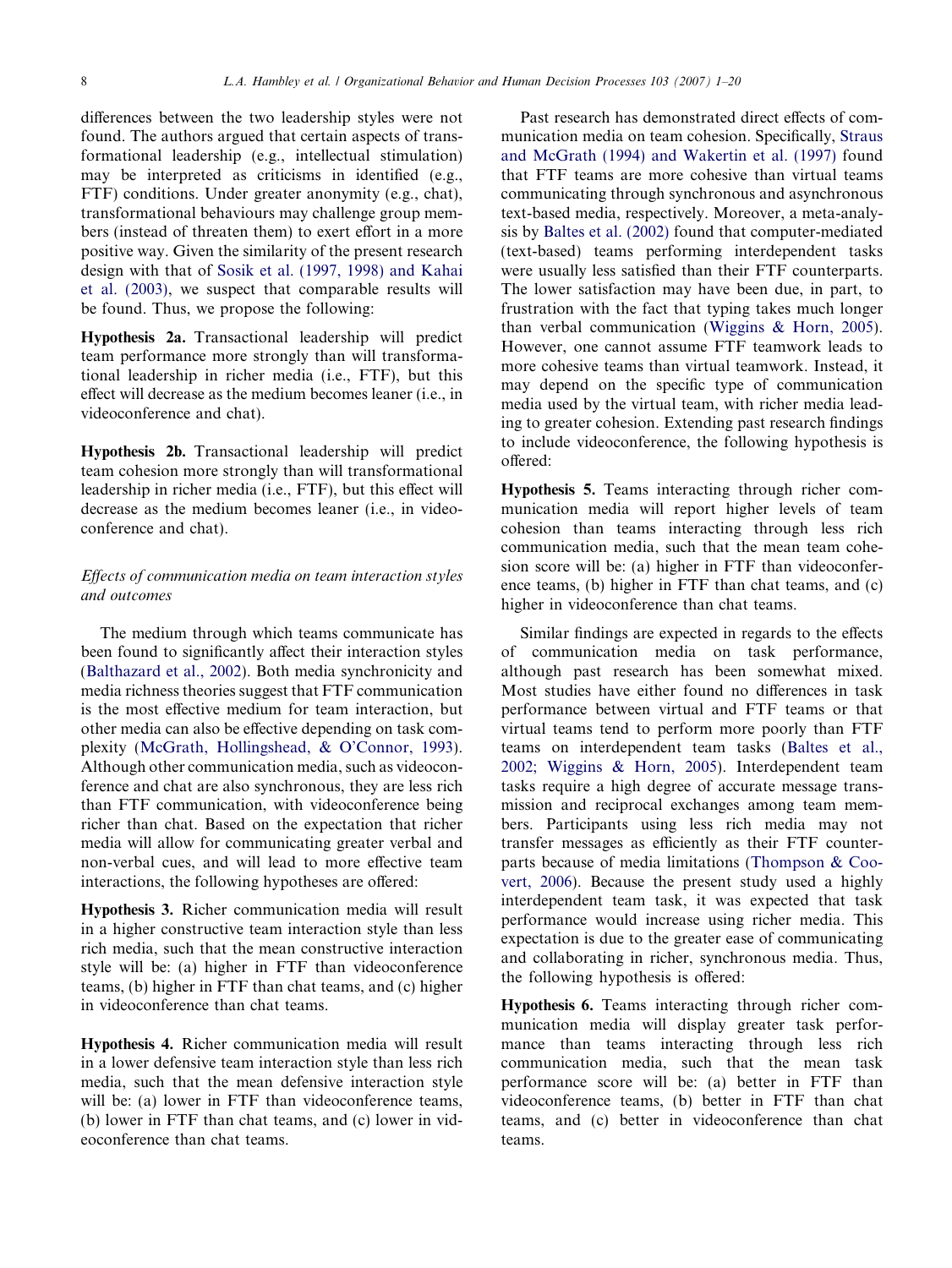## Methods

### Research design

This study used a 2 (transactional/transformational leadership)  $\times$  3 (chat/videoconference/FTF communication media) factorial design. Sixty experimental teams, with three to four participants in each team, were randomly assigned across these six conditions. Each team was led by a confederate leader displaying one of the two leadership styles.

## **Participants**

Participants in this study were 228 undergraduate students from a mid-sized Canadian University. Fiftyone percent of participants were psychology majors, with the rest majoring in a variety of other disciplines (e.g., biological sciences, nursing, business). On average, participants had completed 2.8 years of their degree. The mean age for the sample was 23.8 years (range: 17–51 years), and the sample was 87% female.

All participants were recruited through the psychology bonus credit system (i.e., they were enrolled in at least one psychology course at the time of this study), thereby receiving partial course credit in exchange for their participation. Prior to signing up for the study, participants were told not to sign up with friends, as this study attempted to have all zero-history teams. It was confirmed that teams were zero-history based on negative responses to the demographic item ''were any of the other group members your friends?'' Although this was a university student sample, most participants had considerable work experience. Eighty-two percent of the sample was currently employed at the time of the study, working an average of 16 hours per week in a variety of industries. Participants reported working an average of five different jobs over the course of their lives, each of which they held for at least one month.

Upon signing up for the study, participants were scheduled to be on a team comprised of between three and four participants and a team leader (what team they were assigned to depended on the time slot for which they signed up, which varied between FTF, videoconference, and chat).

## Task

A structured problem solving exercise, the Meeting Effectiveness Situation<sup>™</sup> (MES) was used to measure task performance in this study [\(Human Synergistics,](#page-18-0) [2002](#page-18-0)). This exercise has been used for team development in corporate settings, and appears to be higher in complexity when compared to frequently-used group ''survival'' tasks. The MES has 20 items (survival tasks typically have 10) that are relatively detailed, particularly six items that require an additional choice of two possible options for each. Furthermore, this task tends to generate engaging discussions because the topic (i.e., attending workplace and/or university meetings) was relevant to the participants in the sample. In contrast, most participants have not had experience with the content of group survival-type tasks such as being stranded on the moon or in the desert (e.g., Desert Survival Situation; [Balthaz](#page-17-0)[ard, 1999b\)](#page-17-0). In terms of complexity, according to the typology of [Van de Ven, Delbecq, and Koenig \(1976\),](#page-19-0) the MES would be considered intensive. Specifically, it is intensive because it involves an interdependent arrangement in which team members diagnose, problem solve, and/or collaborate simultaneously as a team to accomplish the task.

The MES requires participants to identify the optimal sequence for carrying out 20 activities involved in conducting a successful meeting (e.g., ''decide who should attend the meeting and why''; ''set approximate time limits for discussion of specific agenda items''). Solutions to the MES are first developed on an individual basis, and then as a team. Individual and team solutions are then compared to the experts' solution, provided by Human Synergistics International [\(Human Synergistics,](#page-18-0) [2002](#page-18-0)). This provides an objective solution with which to compare individual and team solutions and addresses a weakness of past research; that of subjective measurement of team solution quality ([Huang, Wei, Watson,](#page-18-0) [& Tan, 2002\)](#page-18-0). Comparisons between individuals' and their team's scores indicates whether the team was able to use their collective knowledge and skills to solve the problem better than they could individually.

# Technology

The technology-mediated conditions (videoconference and chat) of this study took place in a computer laboratory with six-foot dividers simulating an office environment (i.e., cubicles). The hardware and software used for this study was carefully researched and chosen based on the following criteria: (a) currently used or similar to technology used by organizations (externally valid), (b) user-friendly (intuitive to use with minimal training and support), (c) of high quality, and (d) reliable.

## Videoconferencing

The hardware and software used to conduct the videoconference sessions was Polycom<sup>®</sup> ViaVideo<sup>™</sup>, which is a state-of-the art desktop videoconference system allowing for clear picture and voice transmission. High quality, noise cancelling headphones were provided to each participant for audio transmission, and to block out noise distraction (further simulating a virtual environment). Rather than only seeing the other team members through voice activation (e.g., when a participant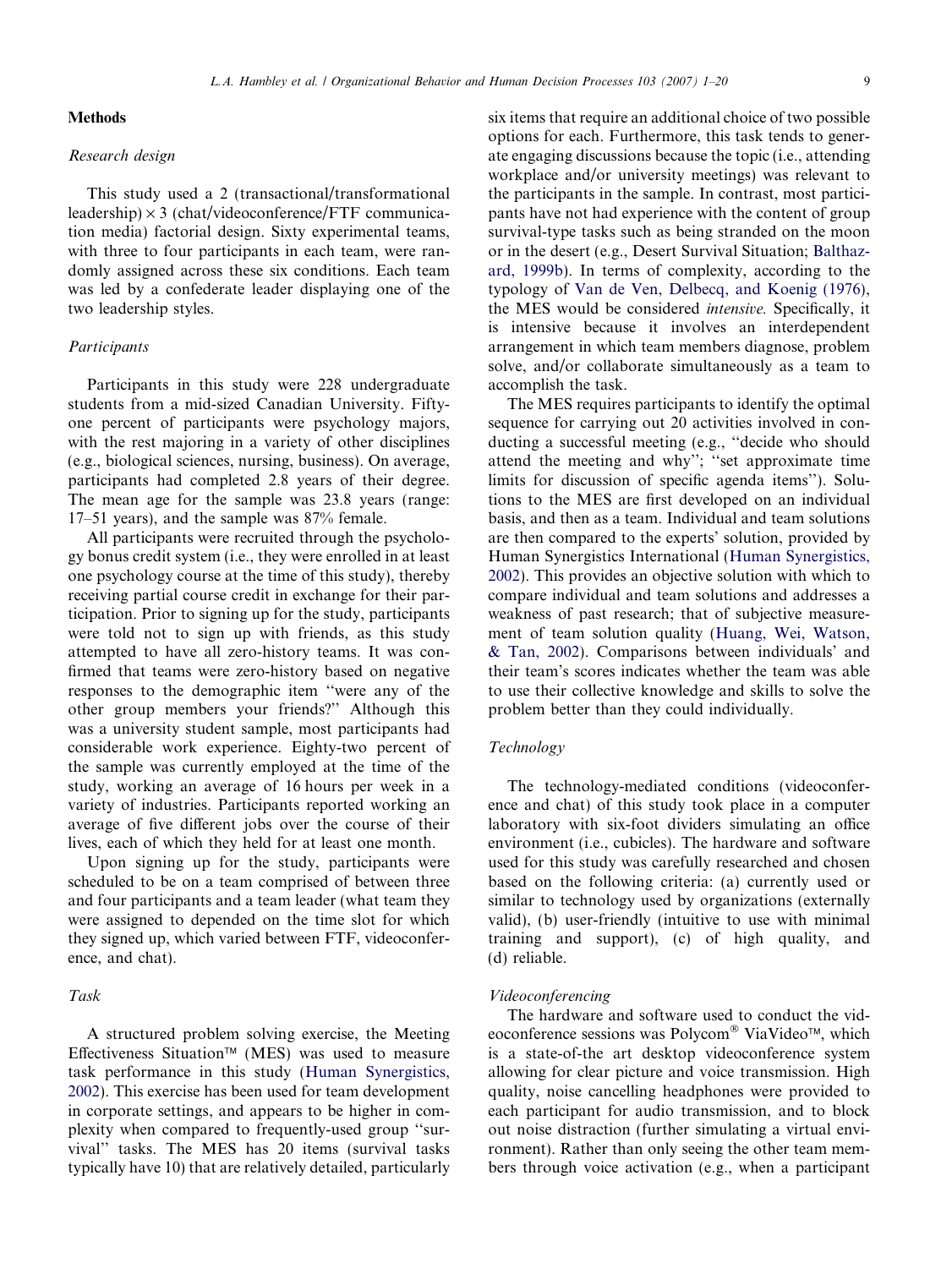speaks the person's image is projected), ViaVideo allowed each participant to continually see the head and shoulders of the speaker as well as the two or three other team members (but the option to see oneself was turned off). A screen shot capturing what a participant's screen looked like can be found in Fig. 1.

# Chat

The software used for the chat teams was the chat component of BlackBoard®. This is a basic chat program, which associates each participant's name with his/her statements (which is very similar to chat technology used by organizations). All participants could see the comments of all the other participants, each being associated with the individual's first name. Participants in the chat condition wore the same noise-blocking headsets as used for videoconferencing, so as to block out distraction and simulate a virtual team work environment.

# Team leaders

Two male, senior-level undergraduate students were hired and trained to carry out the leadership manipulation. They were blind to the study's hypotheses. Leaders of the same gender (males in this case) were used to control for potential gender effects. The leaders were randomly assigned to each group, and displayed either a transactional or transformational leadership style, based on a pre-determined script, which was a tailored and expanded version of that created by [Kahai and Avolio](#page-18-0) [\(2006\)](#page-18-0). The script was modified through extensive practice and pilot testing so as to sound realistic in all three media conditions. A description of how each style was carried out is provided as follows:

#### Transactional

Leaders displaying a transactional style set goals for the task and highlighted and linked extrinsic rewards to successful task accomplishment. The transactional leader typed (in the text-based condition) or articulated (in the videoconference or FTF condition) comments based on the pre-determined script. These comments: (1) emphasized expectations (what team members needed to do), (2) emphasized the team's goals for the exercise (arriving at the best possible solution), (3) emphasized the potential reward (in exchange for achieving an effective ordering of the 20 items), (4) displayed satisfaction as the team progressed through and completed the MES, and (5) were professional, but not overly enthusiastic or upbeat. Example comments made by the transactional leader are: ''Remember, we could be one of the top teams and win the reward by coming up with the best ordering of these activities'' and ''I think we are well on our way to creating a great team answer, so let's keep working towards our goal of coming up with the best possible ranking'' (both reflect the contingent reward factor).

### Transformational

Leaders displaying a transformational style repeatedly emphasized the importance of working together, and linking team synergy (i.e., the team decision is greater than the sum of individual decisions) to successful collective outcomes. The transformational leader augmented the positive goal-setting effects of the transactional leader by projecting confidence in team members, emphasizing



Fig. 1. Screen capture of a team desktop videoconference as used in this study.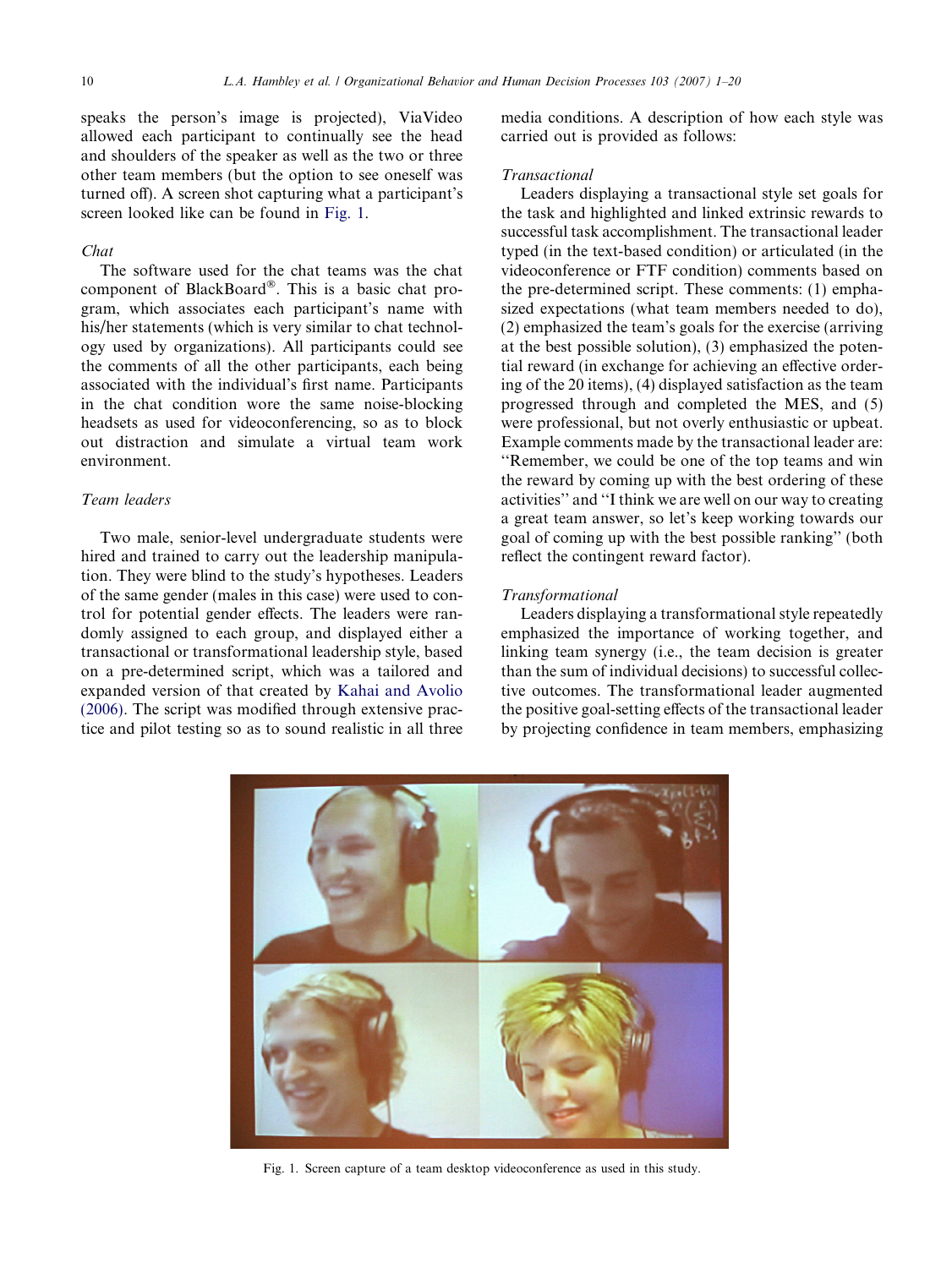task interdependence, the importance of collective action, and the opportunity to learn from the other team members [\(Sosik et al., 1997\)](#page-18-0).

Specifically, the transformational leader typed or articulated comments based on the pre-determined script. These comments: (1) emphasized the importance of the collective task and its relevance to their university and work meetings, (2) expressed confidence that the team would complete the exercise with the best possible solution, (3) highlighted the importance of working together to determine a team solution better than any one person could do alone, (4) encouraged an understanding and appreciation of different ideas within the team, (5) indicated what team members could learn from the task, (6) stressed the importance of questioning each other's assumptions, ideas and viewpoints, (7) made each participant feel that they were an important part of the team and that their opinion mattered, and (8) was upbeat and enthusiastic. Examples of comments made by the transformational leader are: ''Let's continue being as open as we can in questioning each other's ideas and assumptions about these activities'' (reflects the intellectual stimulation factor); and ''You have come up with a lot of good ideas so far by working together as a team (reflects the inspirational motivation factor).

# Pilot study

A pilot study was conducted with 30 undergraduate/ graduate students from the Department of Psychology acting as participants in the six different experimental conditions. The main purposes of the pilot study were to: (1) test all experimental procedures, (2) ensure that the two trained leaders were able to successfully facilitate a team through these technologies, and (3) test the required timing to complete the task individually and as a team in each condition. Procedures were modified as necessary based on results of the pilot study.

# Procedure

Videoconferencing and chat conditions. Teams in these two conditions were considered virtual teams given that their interactions were conducted solely through communication technology, and they were not introduced FTF prior to interacting virtually. Every effort was made to ensure that participants did not interact with each other FTF at anytime throughout the study.

Upon arriving at the computer laboratory, participants were greeted by the researcher or a research assis- $\tanctan$  (RA)<sup>1</sup>, and immediately directed to one of the four

computer terminals, each separated by six-foot dividers so they could not see or be seen by the leader or other team members in the lab. After being seated, they were given a brief overview of the study and provided with two copies of the informed consent form to read and sign. They were also told that each member of the teams performing in the top 10% in each condition (6 teams in total) would receive a \$20 bookstore gift certificate. These were awarded once all sessions were completed. When all participants had signed the informed consent forms, each was given the MES booklet, along with verbal directions and timing instructions (20 min to complete the individual exercise).

Once participants finished the individual exercise, the researcher or RA assisted them with logging on to their team session. They were told that they would be working on the same task they just completed, but with a team of two or three other students as well as an assigned, trained leader. Further, they were told that the team session would involve discussing the exercise and achieving the best possible consensus ranking of the items (a ranking with which all team members could agree). They were also instructed about the time limit for the team task (35 min for videoconference teams; 50 min for chat teams), plus a 10-min introduction session (note that based on pilot testing chat teams were given 15 more minutes than FTF and videoconference teams to allow for the greater time demands of typing).

The leader began by facilitating approximately 10 min of introductions prior to facilitating the MES. The primary purpose of this non-task related communication was to allow time for team members to adapt to the communication medium. This time to familiarize oneself with the communication technology is important, and studies not doing so have been criticized ([Wakertin et al., 1997\)](#page-19-0). Researchers have found that typically 10 min is enough time to become familiar with the operation of a desktop videoconference system ([Townsend et al., 2001\)](#page-19-0).

Following the introductions, the leader facilitated completion of the MES. Their leadership script began with an introductory message that was either transactional or transformational. As the group worked at achieving consensus, the leader interjected comments based on the script. The recommended timing of these comments was included in the script, but the leader used his training, experience, and discretion to provide each comment at an appropriate time in the conversation to maintain realism. The leader checked each comment as he made it, ensuring that all comments were made in each team session. In addition, the leader was unaware of the experts' solution, and did not provide his opinion on the ordering of the 20 items; instead, he played a team facilitation role.

Prior to completing the team session, the leader informed the team members that the final component

<sup>&</sup>lt;sup>1</sup> Due to the requirements to keep participants separated, three RAs were required for each laboratory session (one of which sometimes included the researcher). Each RA was responsible for one or two of the participants, so as to ensure equal timing of exercises and efficient completion of the session within the 2-h time limit.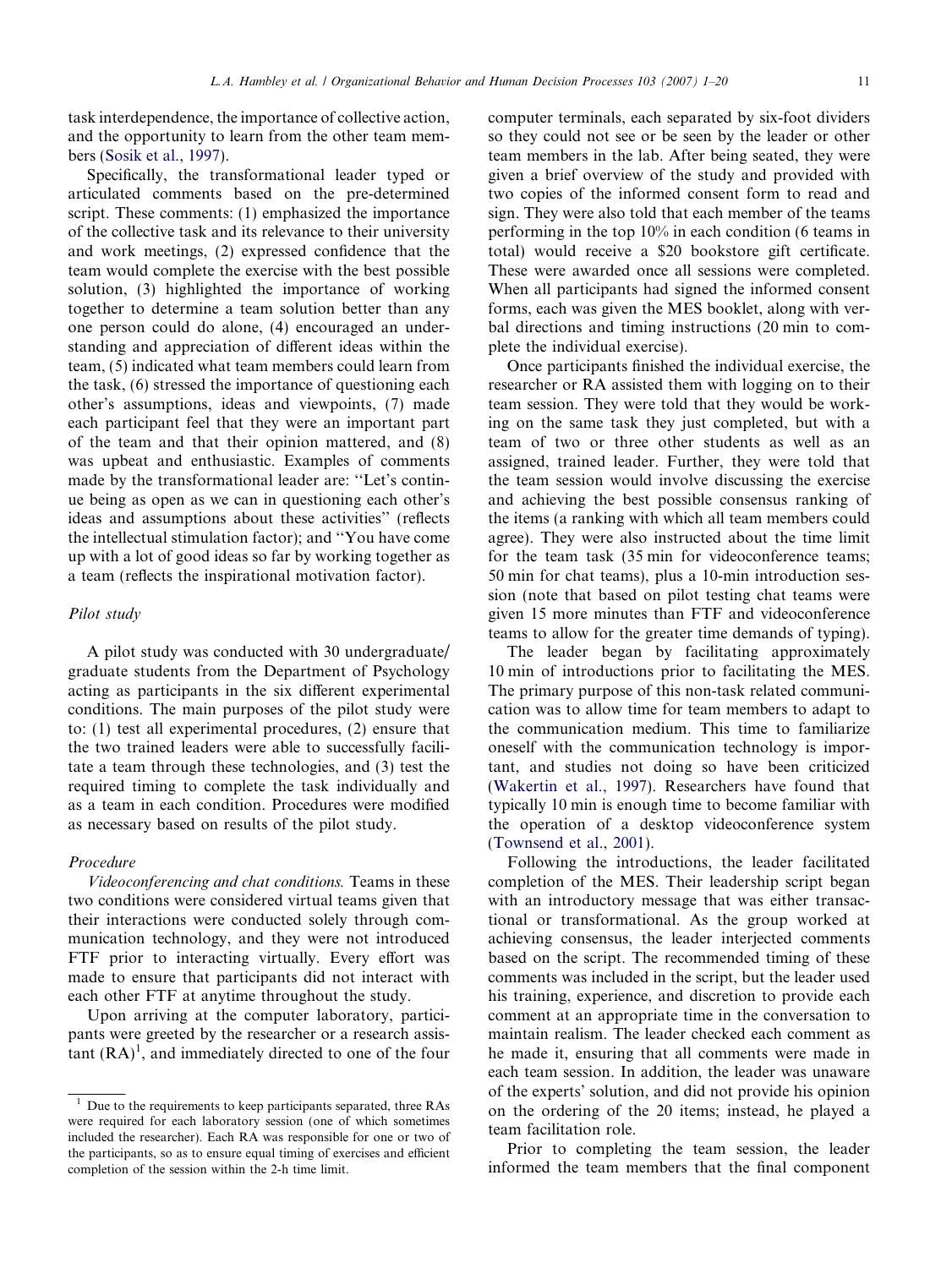of the study involved completing on-line questionnaires. These took 15–20 min to finish, and were completed prior to participants being debriefed.

Face-to-face condition. The procedure for the FTF experimental condition was consistent with the procedures and timing used in the two virtual team conditions (except for chat, which was 15 min longer). Participants signed up for the study according to a set of prearranged time slots. Each of the twenty teams in the FTF condition was composed of a team leader and 3–4 participants. The teams met in a standard meeting room on the university campus, and were seated around a table upon entering the room. They were instructed not to speak to one another until the leader began the team session. Once the team session began, the leader followed the same procedure and script as used in the virtual conditions, with some flexibility to ensure appropriate timing and realism of comments. Once the team MES was completed, team members were brought to separate computer terminals to complete the on-line surveys, then debriefed.

## Measures

The following section describes each of the measures used in this study. Some of the measures (the team interaction styles and team cohesion) were assessed at the individual level and then aggregated and analyzed at the team level. Thus, a description of the interrater agreement calculations used to determine the appropriateness of collapsing individual to team level data is first described.

Interrater agreement. The interrater agreement levels  $(r_{\text{wg}})$  for each scale were assessed using the calculations proposed by [James, Demaree, and Wolf \(1984, 1993\)](#page-18-0). This procedure is conducted to ensure that averaging ratings across team members into a single aggregate score is appropriate. Stated simply, this procedure assessed whether or not team cohesion and team interaction styles are appropriately analyzed at the team level.

The mean levels of  $r_{wg}$  for the scales were quite high using the James et al. formula (all above .90). One team had a mean  $r_{wg}$  value, calculated across all five scales, lower than .70. Given that particular team's low overall interrater agreement, the analyses were re-run without their data. None of the results were affected, however, and the analyses reported are based on those including all of the teams.

Questionnaires. The on-line questionnaires consisted of: (a) demographic questions, (b) the Group Styles Inventory- (GSI; [Cooke & Szumal, 1994\)](#page-17-0), (c) a measure of team cohesion, and (d) manipulation check items. Each of these measures is described in the following section.

Demographic questions. Thirteen questions asked about participant characteristics, such as gender, age, year of studies, and work experience.

Team interaction styles. A web-based version of the Group Styles Inventory<sup>©</sup> (GSI; [Balthazard, 1999a;](#page-17-0) [Cooke & Szumal, 1994](#page-17-0)) was used to measure each team's dominant interaction style. The GSI is a self-report survey consisting of 72 statements assessing constructive and defensive team interaction styles. Items focused on the ways in which team members interacted with each other and approached the task during the problem-solving session. Example items include: ''was communication supportive and constructive?'' (assesses constructive interaction), ''did tactfulness inhibit direct communication and the questioning of ideas?'' (assesses passive interaction), and ''were you interrupted by others trying to sell their ideas?'' (assesses aggressive interaction). Participants indicated the extent to which each item described the interaction style of their team using a five-point Likert scale ranging from 0 (not at all) to 4 (to a very great extent). Internal consistency for these scales ranged from .88 to .94, indicating that participants answered the items in a consistent manner (see [Table 2\)](#page-12-0). After checking for acceptable agreement levels between participants on each team, responses to the GSI were averaged. Then, an average constructive, defensive, passive and aggressive interaction score was calculated for each team.

Team cohesion. Team cohesion was measured by participants' ratings on nine items that assessed group atmosphere and the extent to which team members stuck together ([Balthazard et al., 2002; Cook, 1981;](#page-17-0) [O'Reilly, Caldwell, & Barnett, 1989\)](#page-17-0). Example items include: ''members appeared to feel that they were really part of the group'' and ''members of the group really stuck together.'' Responses were rated on a five-point scale ranging from 1 (strongly disagree) to 5 (strongly agree). After checking for an acceptable agreement level between team members, the items were summed and averaged for each team. The Cronbach's  $\alpha$  coefficient for these nine items was .82, calculated at the individual level.

Task performance. Objective task performance on the MES was assessed by calculating the difference between the team consensus and the average of the team member's individual performance scores on the MES, commonly referred to as the ''conventional scoring algorithm,'' which is the most commonly used in group research [\(Balthazard et al., 2002\)](#page-17-0). Thus, performance in this study is determined relative to each team's individual capability, rather than ignoring individual scores and solely considering the team's final performance score.

# Manipulation checks

Leadership style. To determine whether participants correctly perceived the intended leadership style, a post-experimental manipulation check was conducted. Participants were given nine questions adapted from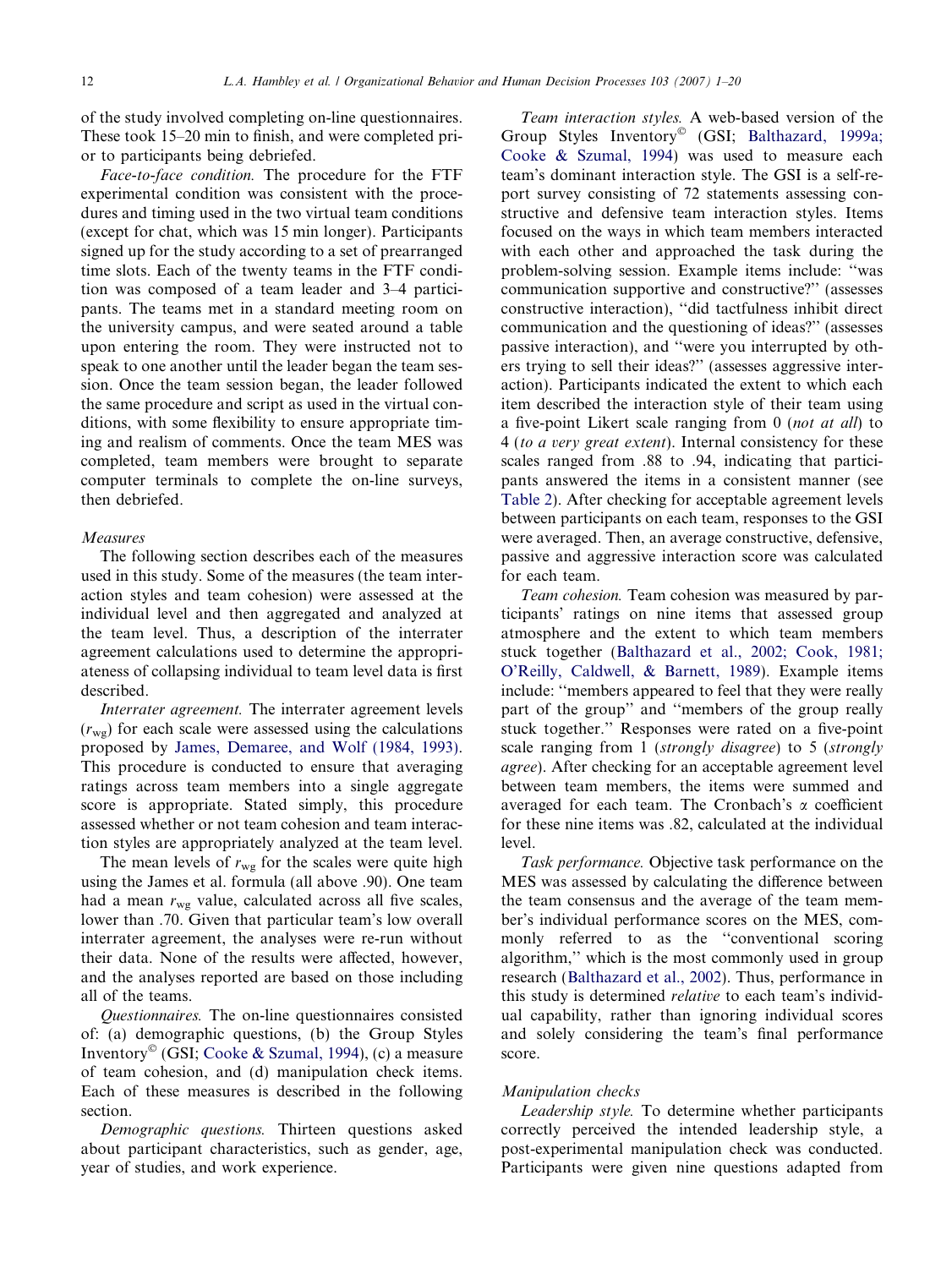<span id="page-12-0"></span>the Multifacet Leadership Questionnaire (MLQ; [Kahai & Avolio, 2006\)](#page-18-0), about the leadership style exhibited by their leader to determine if their perceptions of it differed across the transactional and transformational conditions. The first five questions assessed transformational leadership behaviours (e.g., ''the leader emphasized the importance of working together as a team''), while the last four assessed transactional leadership behaviours (e.g., ''the leader indicated that we could potentially win a reward (gift certificate) for generating a winning team solution''). The internal consistency of the five transformational items was .85, and for the four transactional items was .70.

Media richness. Eight questions were administered to assess participants' perceptions of the richness of the communication medium ([Suh, 1999\)](#page-18-0). Example items include ''the environment in which we communicated helped us to better understand each other'' and ''I could easily explain things in this environment.'' These items were measured on a seven-point Likert scale format, ranging from 1 (strongly disagree) to 7 (strongly agree). The Cronbach's  $\alpha$  was .93 for these items.

# **Results**

# Manipulation checks

## Leadership style

To determine whether participants correctly perceived the intended leadership style, responses to the nine leadership manipulation check items were analyzed using independent t-tests. These revealed that the score on the five transformational manipulation check items was higher ( $n = 114$ ,  $\overline{X} = 4.34$ ) for participants led by a transformational leader than those led by a transactional leader  $(n = 114, \overline{X} = 3.94), t (226) = 4.20,$  $p < .001$ . Similarly, the score on the four transactional manipulation check items was higher  $(n = 114,$  $\overline{X}$  = 4.48) for participants led by a transactional leader than those led by a transformational leader  $(n = 114,$  $\overline{X} = 3.61$ , t (226) = -9.25, p < .001. Thus, the leadership manipulation appeared to be experienced by participants.

## Media richness

To determine whether participants perceived differences in the richness between the three communication media (FTF, videoconference, and chat), scores on these eight questions were compared using a one-way ANOVA. Results indicated that there was a significant effect of communication medium on perceived media richness  $F(2, 225) = 98.98$ ,  $p < .001$ . As expected, the follow-up tests of mean differences showed that chat was perceived to be lower in media richness than videoconference ( $\overline{X}$  = 3.48,  $\overline{X}$  = 3.96, respectively),  $p = .025$ ; and videoconference was perceived to be lower in richness than FTF ( $\overline{X} = 5.92$ ),  $p \leq 0.001$ . These results suggest that participants did perceive differences in the richness of these three communication media.

# Data analyses and results

Means and standard deviations at the team level for the team interaction styles (constructive, defensive, passive, aggressive), team cohesion and performance are shown in Table 1. Correlations among these variables are depicted in Table 2.

To assess [Hypothesis 1](#page-6-0), which predicted that transactional leadership would more strongly predict a constructive interaction style than would transformational leadership in richer media, but that this effect would decrease as the medium became leaner, a  $2 \times 3$  factorial ANOVA was conducted. A significant interaction was not found between communication medium and leadership style on constructive team interaction,  $F(2, 54) = .098$ , ns.

[Hypothesis 2a](#page-7-0) postulated that transactional leadership would more strongly predict team performance than would transformational leadership in richer media (i.e., FTF), but this effect would decrease as the medium became leaner. This hypothesis was tested using a  $2 \times 3$ factorial ANOVA, however, the interaction term was

Table 1 Means and standard deviations of team scores

| Scale        | Mean   | Standard deviation |  |  |
|--------------|--------|--------------------|--|--|
| Constructive | 3.38   | .29                |  |  |
| Defensive    | 2.26   | .22                |  |  |
| Passive      | 2.34   | .21                |  |  |
| Aggressive   | 1.65   | .25                |  |  |
| Cohesion     | 3.92   | .39                |  |  |
| Performance  | 40.59% | 20.98%             |  |  |

Note: the range for the GSI scales (constructive, defensive, passive, and aggressive) and cohesion is 1–5.

"Performance" is the average percent change scores across all 60 teams (it represents the difference between the average individual score and the team score).

Table 2 Scale correlations and reliability coefficients

| Scale            |                |                                                                         |                |                                                   |      |  |
|------------------|----------------|-------------------------------------------------------------------------|----------------|---------------------------------------------------|------|--|
| Teams $(n = 60)$ |                |                                                                         |                |                                                   |      |  |
| Constructive     | $\alpha = .93$ |                                                                         |                |                                                   |      |  |
| Defensive        |                | $-472^{**}$ $\alpha = 94$                                               |                |                                                   |      |  |
| Passive          |                | $-425^{**}$ .929 <sup>**</sup> $\alpha = .88$                           |                |                                                   |      |  |
| Aggressive       |                | $-.460^{\ast\ast}$ .949 <sup>**</sup> .764 <sup>**</sup> $\alpha = .91$ |                |                                                   |      |  |
| Cohesion         | $.813***$      |                                                                         |                | $-650^{**}$ $-599^{**}$ $-620^{**}$ $\alpha = 82$ |      |  |
| Performance      | .184           |                                                                         | $-.026 - .103$ | .043                                              | .143 |  |
| $\ast$           |                |                                                                         |                |                                                   |      |  |

\*\*  $p < .01$ .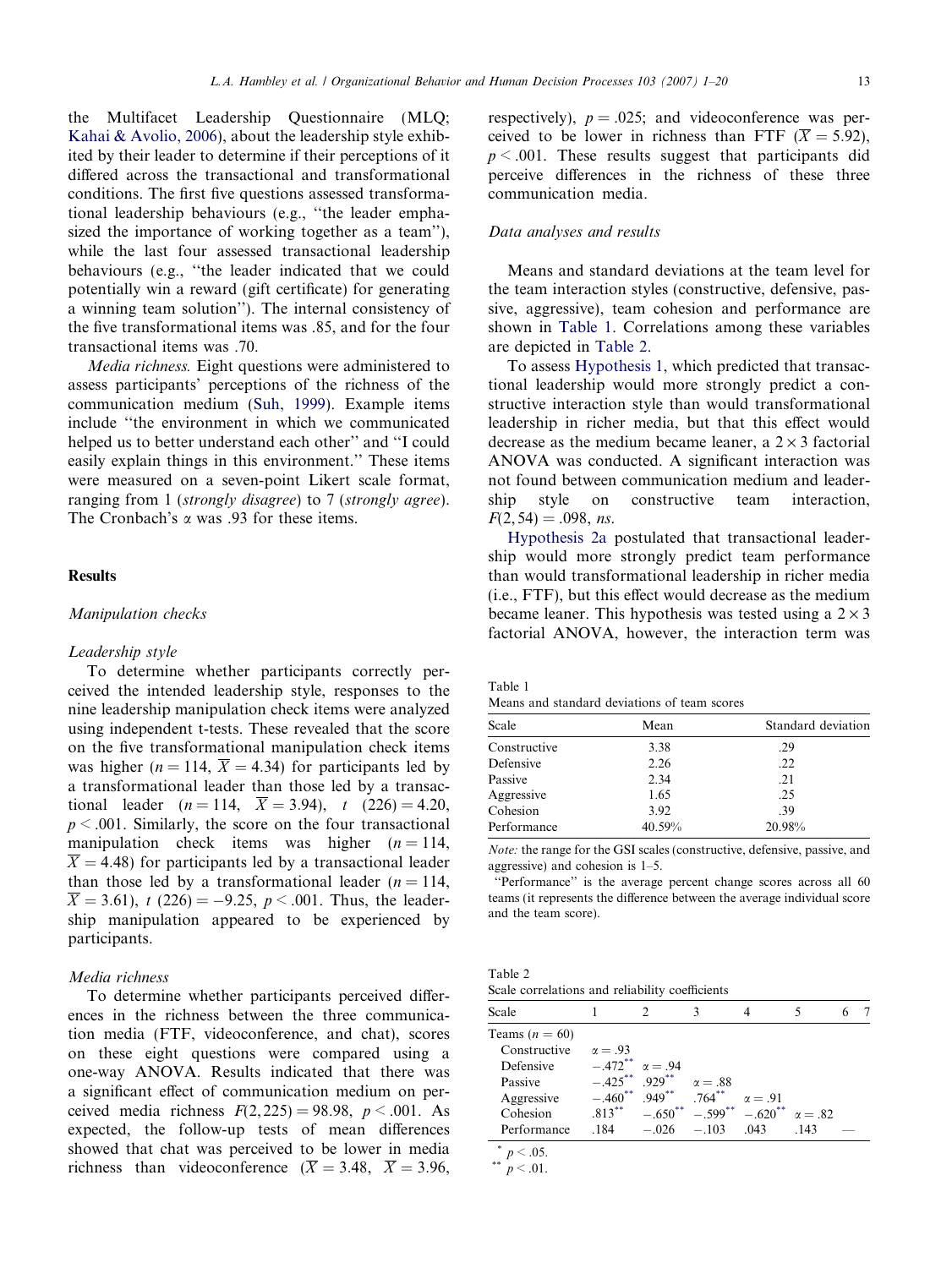not significant,  $F(2, 54) = .33$ , *ns.* Similarly, [Hypothesis](#page-7-0) [2b](#page-7-0) argued that transactional leadership would more strongly predict team cohesion compared to transformational leadership in rich media, but this effect would decrease as the medium became leaner. Once again, the  $2 \times 3$  factorial ANOVA was not significant,  $F(2, 54) = .37$ , ns.

To assess [Hypothesis 3,](#page-7-0) which was that richer communication media would result in higher constructive team interaction scores than less rich communication media, a one-way ANOVA was conducted. A statistically significant effect was found for communication medium,  $F(2, 57) = 11.22, p < .001, \eta^2 = .28$  (see Table 3). Followup tests of mean differences, conducted at a family-wise Bonferroni corrected  $\alpha$  level of .017, indicated that the mean constructive interaction score was higher in FTF ( $\overline{X}$  = 15.41) than videoconference ( $\overline{X}$  = 14.20) teams,  $p = .041$ . Also, the mean constructive interaction score was higher in FTF ( $\overline{X}$  = 15.41) than chat  $(\overline{X} = 13.15)$  teams,  $p < .001$ . Mean constructive interaction scores were not significantly higher in videoconference ( $\overline{X}$  = 14.20) compared to chat ( $\overline{X}$  = 13.15) teams. Thus, Hypotheses 3a and 3b were supported, but not Hypothesis 3c.

To assess [Hypothesis 4,](#page-7-0) which was that richer communication media would result in lower defensive team interaction scores than would less rich media, a one-way ANOVA was conducted. A significant effect was not found, thereby not supporting Hypotheses 4a–c  $(F(2, 57) = 2.27, ns).$ 

Additional ANOVAs were conducted on the effects of communication media on the specific components of defensive team interaction: passive and aggressive. No significant effect of communication media was found on passive team interaction  $(F(2, 57) = 1.54, ns)$ . The effect of communication media on aggressive team interaction also failed to achieve significance  $F(2, 57) = 2.84$ ,  $p = .067$ ,  $\eta^2 = .09$  (see Table 3).

[Hypothesis 5,](#page-7-0) which predicted that teams interacting through richer communication media would score higher on team cohesion than teams interacting through less rich communication media, was tested using a

Table 3 Analysis of variance for communication media and constructive interactions, aggressive interactions, and cohesion

| Source             | SS      | df | F          |     | p    |
|--------------------|---------|----|------------|-----|------|
| Between subjects   |         |    |            |     |      |
| Constructive       | 51.077  |    | $11.22***$ | .28 | .000 |
| Within group error | 129.761 | 57 | (2.28)     |     |      |
| Aggressive         | 7.35    | 2  | 2.84       | .09 | .067 |
| Within group error | 92.133  | 57 | (1.66)     |     |      |
| Cohesion $(C)$     | 2.675   |    | $11.74$ ** | 29  | .000 |
| Within group error | 6.491   | 57 | (0.114)    |     |      |

Note: values enclosed in parentheses represent mean square errors.  $p < .001$ .

one-way ANOVA. Results revealed that richer communication media resulted in higher scores on team cohesion than did less rich media,  $F(2, 57) = 11.74$ ,  $p < .001$ ,  $\eta^2$  = .29 (see Table 3). Follow-up tests conducted at a family-wise Bonferroni corrected  $\alpha$  level of .017 indicated that the mean team cohesion score was higher in FTF  $(\overline{X} = 4.15)$  than text-based  $(\overline{X} = 3.64)$  teams,  $p \le 0.001$ . Also, the mean team cohesion score was higher in videoconference ( $\overline{X}$  = 3.97) than text-based ( $\overline{X}$  = 3.64) teams,  $p = .009$ . The mean team cohesion score was not significantly higher in FTF ( $\overline{X}$  = 4.15) compared to videoconference ( $\overline{X}$  = 3.97) teams.

[Hypothesis 6,](#page-7-0) which predicted that teams interacting through richer communication media would display greater task performance than teams interacting through less rich communication media, was also tested using a one-way ANOVA. Richer communication media did not result in higher scores on task performance than did less rich media ( $F(2, 57) = 2.56$ , ns).

# **Discussion**

[Hypothesis 1](#page-6-0) sought to determine whether type of communication medium would interact with leadership style to affect constructive team interaction. A significant interaction was not found, suggesting that leadership style did not affect constructive team interactions differently depending on the communication medium. Furthermore, a post-hoc analysis investigating the main effects of leadership style on constructive team interaction was not significant. Despite the greater number of verbal and nonverbal cues available through richer media such as FTF, the effects of the leaders' styles on constructive team interactions were not any different than through less rich media (e.g., chat). This finding may be the result of the short-term nature of this task, which regardless of media type, may not have allowed sufficient time for leadership style to influence team interaction. In addition, the scripted nature of the leadership styles would have enabled both transformational and transactional leaders to clearly exert their influence in all three media (because an equal number of messages were transmitted irrespective of media type). In actual virtual teams, however, leaders may not be able to communicate as many messages through less rich media in order to influence team members. Future field research is needed that examines the extent to which leaders influence teams to a different degree based on the communication medium's richness.

[Hypothesis 2a](#page-7-0) sought to determine whether leadership style would interact with communication medium to affect team performance. A significant interaction was not found. Furthermore, a post-hoc analysis investigating the main effects of leadership style on team performance was not significant. Similar findings were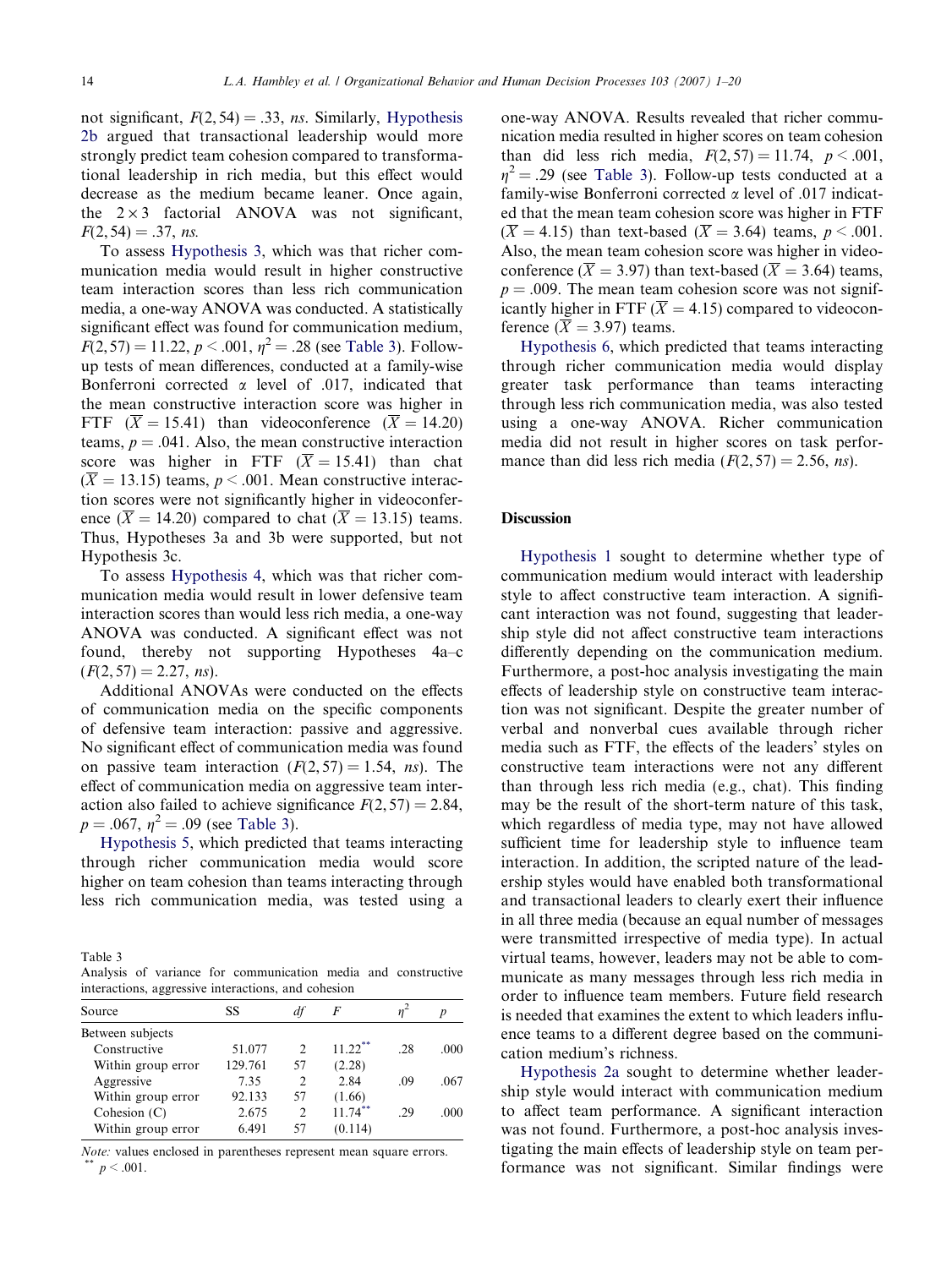revealed for Research Question 2b. That is, the interaction between leadership style and communication media on team cohesion was not significant, nor was an ad-hoc analysis on the main effects of leadership style on team cohesion. Taken together, these findings indicate that leadership style did not predict team outcomes in this study, even when the communication medium was considered. Although previous research has found that leadership styles predict team outcomes ([Bass et al.,](#page-17-0) [2003; Hoyt & Blascovich, 2003; Sosik et al., 1997\)](#page-17-0), both styles have been found to relate more positively than the other under various conditions [\(Howell & Avolio, 1993;](#page-17-0) [Howell & Frost, 1989; Kahai et al., 2003; Sosik et al.,](#page-17-0) [1997](#page-17-0)), and may have been equally effective in the present study.

Had we included a condition without a designated leader, or a condition with a leader trained to display laissez-faire behaviours, we could have confirmed whether or not the two leadership styles had an affect on team outcomes. As it stands, we cannot be sure if the leadership manipulation affected team outcomes compared to a ''no leadership'' condition, though we do know that transactional and transformational leadership styles did not have differential effects on the dependent variables. Comparing these leadership styles to laissez-faire leadership is a potential avenue for future research.

The results of [Hypothesis 3](#page-7-0) partially support the prediction that richer communication media result in higher constructive team interaction scores than less rich communication media. Specifically, the mean constructive team interaction score was higher in FTF compared to chat teams. This supports the work of [Balthazard et al. \(2002\),](#page-17-0) who found that FTF teams demonstrated higher levels of constructive interaction than those communicating through chat. Results of the current study also found that the mean constructive team interaction score was higher in FTF than videoconference teams. Contrary to the postulates of media richness theory [\(Daft & Lengel, 1986](#page-17-0)), however, the mean constructive team interaction score was not higher in videoconference than in chat teams. These findings suggest that in order to maximize teams' constructive interactions, FTF communication is the most effective alternative. Given the realities of today's organizations, however, FTF teamwork is not always financially or logistically feasible. For example, the costs of flying people to meet FTF may be prohibitive for many organizations, making virtual teamwork a necessity ([Baltes et al., 2002](#page-17-0)). Also, in order to acquire the required talent, hiring workers from various locations who are unable or unwilling to relocate may be necessary ([Bell & Kozlowski, 2002\)](#page-17-0).

The lack of difference found between constructive team interaction scores of videoconference and chat teams suggests that desktop videoconference may not be an improvement over chat in helping team members interact more constructively, at least for this type of short-term, problem solving task. Perhaps the additional costs of videoconference may not be necessary for this type of virtual teamwork. The greater efficiency of completing problem solving tasks through videoconference as compared to chat, however, may be another consideration. Teams using chat in this study took approximately 13 more minutes, on average, to complete this task than teams communicating through videoconference. The costs of desktop videoconference, therefore, could possibly be justified based on its greater efficiency.

It is important to note that participants had much more skill and experience with chat than videoconference. Only 15% of the participants had previously participated in a videoconference, whereas 62% indicated having used chat (e.g., chat rooms). Perhaps more exposure to videoconference might increase their ability to utilize this medium more effectively, thereby enabling more constructive interaction than through chat.

[Hypothesis 4,](#page-7-0) which stated that richer communication media would result in lower defensive team interaction scores than less rich media, was not supported. Although counter to expectations, this non-significant result corroborates the finding of [Balthazard et al.](#page-17-0) [\(2002\)](#page-17-0) who found that FTF teams were not less likely to demonstrate defensive interaction styles than virtual teams. The present study's finding suggests that teams do not interact more defensively through less rich media and also that either videoconference or chat may be viable alternatives to FTF team communication. As with [Hypothesis 3,](#page-7-0) this finding does not support videoconference as being more effective than chat.

[Hypothesis 5,](#page-7-0) which predicted that teams interacting through richer communication media would score higher on team cohesion than teams interacting through less rich communication media, was partially supported. Specifically, the mean team cohesion score was higher in both FTF and videoconference than chat teams, but not significantly different between FTF and videoconference teams. This finding suggests that desktop videoconference can lead to teams that are equally cohesive as those communicating FTF. As a result, desktop videoconference could be a viable alternative to producing cohesive teams when FTF meetings are not feasible.

This result also supports the earlier findings of [Straus](#page-18-0) [and McGrath \(1994\) and Wakertin et al. \(1997\)](#page-18-0) in that FTF teams are more cohesive than virtual teams communicating through synchronous and asynchronous text-based media, respectively. Moreover, it corroborates [Baltes et al. \(2002\)](#page-17-0) meta-analysis that found that computer-mediated (text-based) teams performing interdependent tasks were usually less satisfied than their FTF counterparts. This lower satisfaction may be due, in part, to frustration with the fact that typing takes much longer than verbal communication [\(Wiggins &](#page-19-0)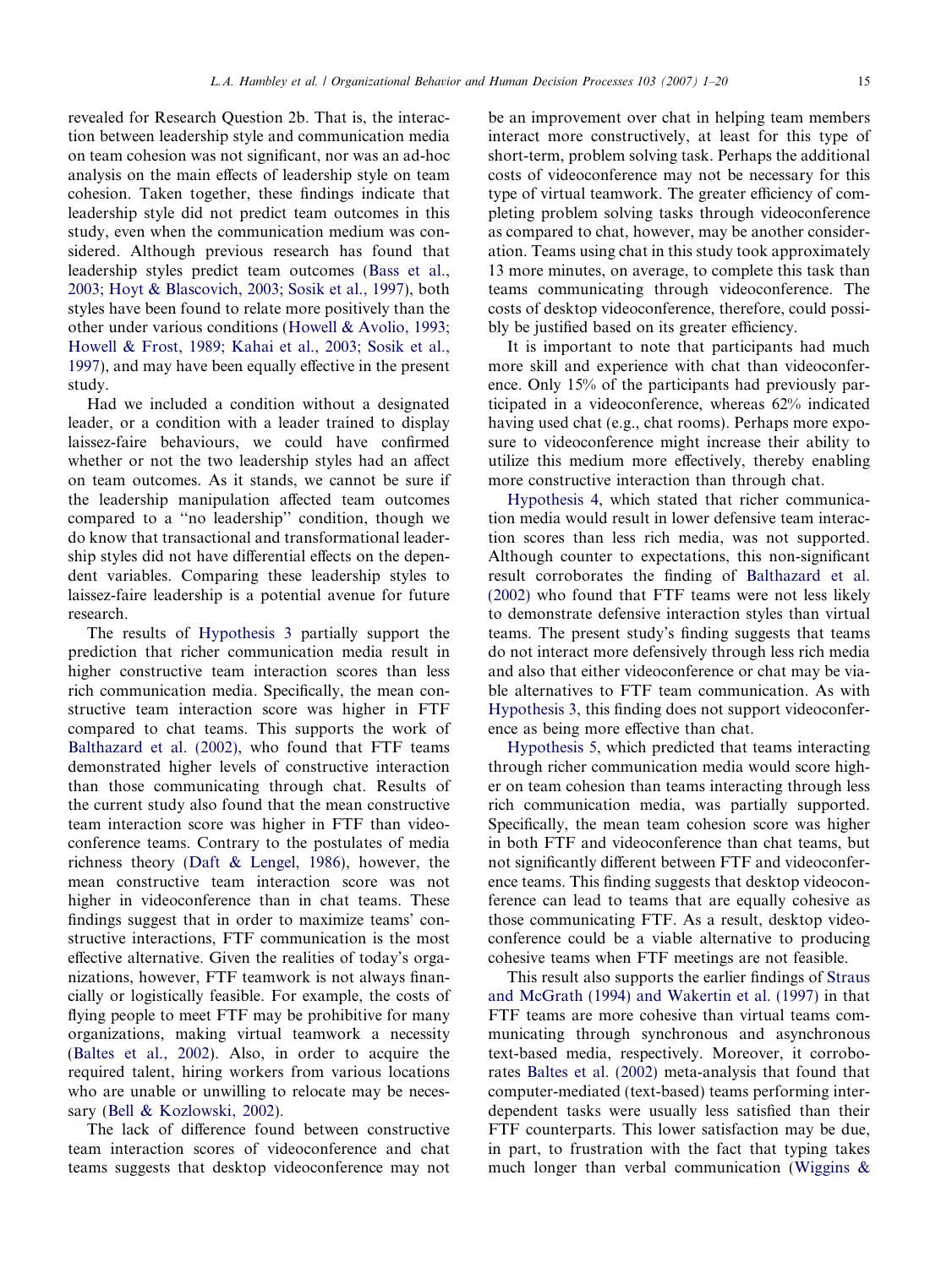[Horn, 2005\)](#page-19-0). Thus, one cannot assume FTF teamwork leads to more cohesive teams than virtual teamwork. Instead, it may depend on the specific type of communication media used by the virtual team.

[Hypothesis 6,](#page-7-0) predicting that teams interacting through richer communication media would display greater task performance than teams interacting through less rich communication media, was not supported. Specifically, richer communication media did not result in higher scores on task performance than did less rich media. This result supports virtual teamwork as being a viable alternative to FTF teamwork, at least for these types of short-term, problem solving tasks. The question remains, however, as to whether actual, longer-term virtual teams can also develop equal levels of task performance through communicating virtually versus FTF.

## Theoretical and practical implications

This study built upon existing theory on virtual team leadership, which compared to FTF leadership theory, is still in its infancy [\(Zaccaro et al., 2004](#page-19-0)). The hypothesized relationships tested in the laboratory study built upon the work of both virtual team researchers (e.g., [Avolio et al., 2001b; Balthazard et al., 2002](#page-17-0)) and media richness theorists [\(Daft & Lengel, 1986; Dennis &](#page-17-0) [Valacich, 1999\)](#page-17-0). The major contribution of this study is its examination of leadership and teamwork in three different media, including desktop videoconference, which has not, to the researchers' knowledge, been studied in this context. Specifically, leadership and teamwork have not been studied together in a study comparing desktop videoconference to the more commonly studied chat and FTF media. This study responds to calls from other researchers for more empirical research about the effects of videoconference on leadership and teamwork (e.g., [Bell & Kozlowski, 2002; Townsend](#page-17-0) [et al., 2001](#page-17-0)). Such research will contribute to the knowledge base about leading through a broader range of communication media.

Another theoretical implication of this study is that it builds upon other researchers' work in applying the transformational/transactional leadership paradigm to the study of virtual teams ([Avolio et al., 2001b;](#page-17-0) [Kahai & Avolio, 2006; Kahai et al., 2003](#page-17-0)). Although much more empirical research is needed to understand how these leadership styles play out in a variety of virtual teams, this study makes an important contribution by examining these styles in a controlled, laboratory setting.

In addition to building upon virtual leadership theory, this study provides some practical implications for organizations currently using or considering implementing virtual teams. Organizations will need to make decisions about the leadership of these teams, the most appropriate communication media, and how these choices will ultimately affect the performance and satisfaction of team members. The findings from the current laboratory study offer some insights into these types of important decisions.

Although this study did not find different effects between transformational and transactional leadership styles, the importance of team leadership cannot be overlooked. Other studies have demonstrated significant effects of virtual team leadership (e.g., [Davis et al., 2003;](#page-17-0) [Kahai & Avolio, 2006; Kahai et al., 2003; Sosik et al.,](#page-17-0) [1997\)](#page-17-0). Further research, especially field research, is needed to continue exploring these virtual leadership styles and the moderators and mediators that increase or decrease their effects.

This study provided some insights into the effects of three different communication media. FTF teams demonstrated more constructive interaction than did videoconference or chat teams, yet the defensive interaction between teams in all three media did not differ. Further, FTF and videoconference teams demonstrated higher cohesion than did chat teams. Teams in all three media seemed to demonstrate equal task performance. These findings are mixed, but point to the fact that not all of these media are equally effective. In some regards, virtual teams face greater challenges than FTF teams ([Thompson & Coovert, 2006\)](#page-19-0). As argued by [Balthazard](#page-17-0) [et al. \(2002\),](#page-17-0) compared to FTF teams, virtual teams face cohesion and interaction challenges, especially in the early stages of team development. Thus, it is important from the inception of a virtual team to ensure it develops effective leadership, interaction styles, cohesion, and ultimately performance.

#### Limitations

One limitation of this study is that it was conducted using zero-history teams completing a contrived, short duration task in a laboratory setting. Also, unlike many real virtual teams, participants in this study did not work for the same organization, and would not be working together in the future. Many real-world virtual teams, however, are ad hoc teams that interact on short-term projects ([Balthazard et al., 2002\)](#page-17-0), indicating that these laboratory results may generalize to some extent to real virtual teams. In particular, they may be generalizable to virtual teams that form, function, and disband fairly quickly.

It is also necessary to emphasize that leadership styles were simulated, so they may not have appeared as believable or realistic as would be the case in a real team or virtual team. Further, the differences in the two leadership styles may not have been clearly experienced by participants. Even though participants heard the comments, as evidenced by the significant leadership manipulation check results, they may not have taken them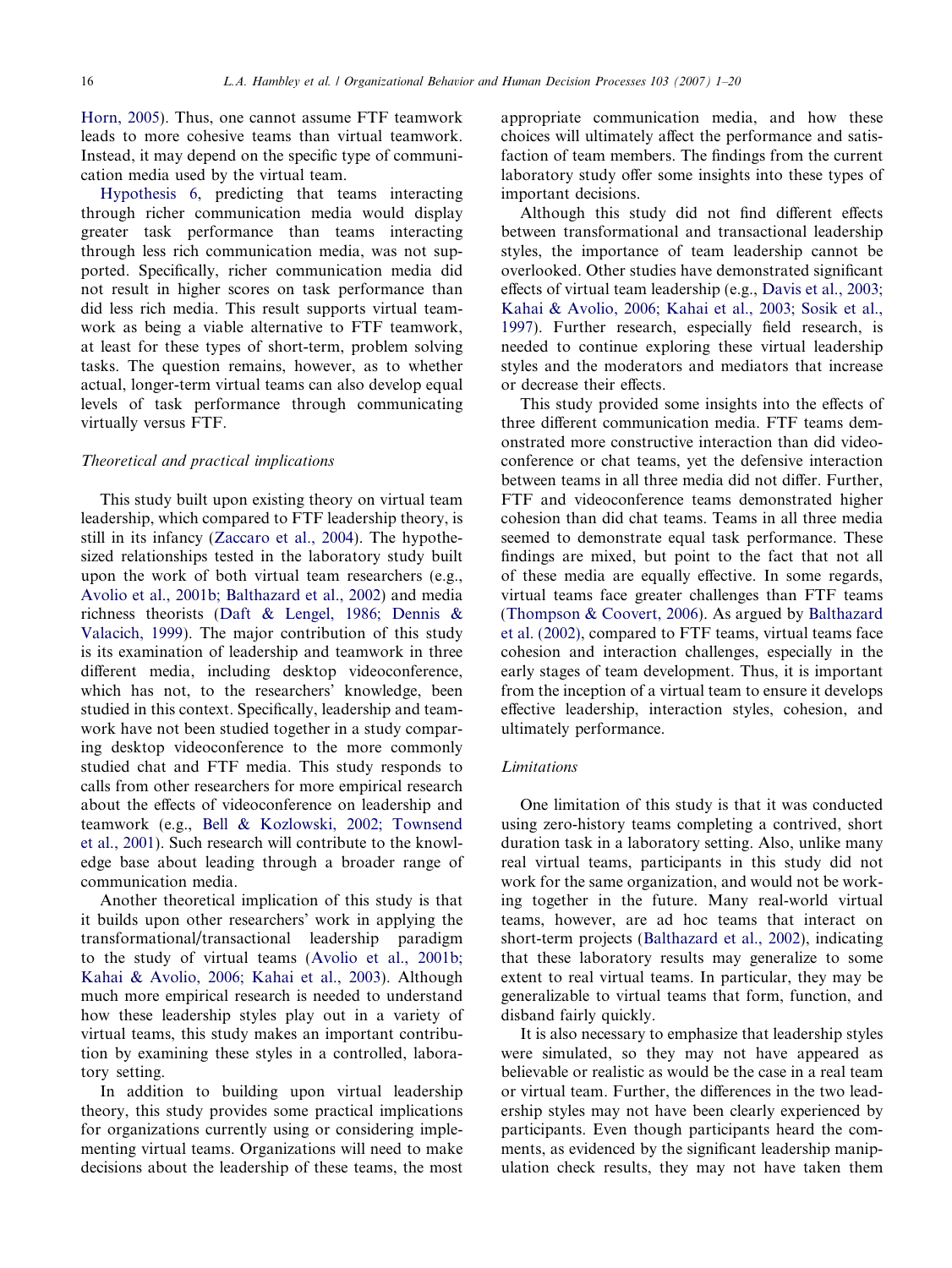seriously or applied them to the task. Although the leaders were given some flexibility in the timing of their comments, and the ability to interject additional generic comments, they still may not always have been viewed as realistic. They also did not have power over their teams such as is often the case in real organizations (e.g., leader conducting followers' performance reviews).

Another limitation related to the leadership manipulation is that the two types of leadership, transformational and transactional, may not represent a true dichotomy. Indeed, some researchers have found that these styles are highly correlated and that they are both associated with positive performance [\(Judge & Piccolo,](#page-18-0) [2004](#page-18-0)). Although other studies have used this dichotomy, it may not adequately reflect real-world leaders who may simultaneously display aspects of both styles.

The findings from this study are also limited because the sample was comprised of undergraduate university students instead of actual employees in organizations. As noted previously, however, 82% of this sample was currently employed at the time of the study, working an average of 16 h per week in a variety of industries. These students, therefore, had considerable workplace experience and provide a reasonable sample for study.

The composition of this sample represents another potential limitation of this study. With the majority of participants being female (87%), many of the teams were composed mostly or all of females, while both leaders were male. Thus, the generalizability of these findings to teams comprised mostly or all of males, or teams led by females, is questionable. Statistical gender comparisons indicated, however, that there were no significant differences between genders on any of the outcome variables. Further research examining the effects of gender composition in virtual teams is needed to better understand potential differences.

The power of this study represents an additional limitation, as it was low to moderate. Despite this, some effects were found, which are likely to be even stronger in the population. Future research should strive to obtain a higher power level so that relationships can more readily be detected. This may mean comparing fewer conditions than was the case in this study.

## Future research

Future research is needed to determine whether the findings from this study apply to field settings through examining virtual teams working on actual problem solving tasks and projects. Such studies would help capture the ''motivational element'' ([Balthazard et al., 2002](#page-17-0)) that may not have been as strong in the current study. Furthermore, by measuring the styles of real leaders, a determination could be made about what styles and behaviours are most effective in actual teams. Also, future research could examine whether these relationships and effect sizes are similar when team members have more familiarity and expertise with the task at hand.

More fully examining applications of the transformational/transactional leadership paradigm to virtual teams is another area for future research. For example, the laissez-faire style of leadership, a style that is essentially representative of a lack of leadership, was not examined as a condition in this study. This style can be contrasted with shared leadership, which other studies (e.g., [Balthazard et al., 2002\)](#page-17-0) have examined. Shared leadership, unlike laissez-faire, does not involve having a leader, but rather leadership is shared or rotated amongst team members. As we noted earlier, if we had investigated laissez-faire or shared leadership we would have been able to confirm if transformational and transactional did indeed affect team outcomes similarly. With the current design, we cannot confirm whether transformational and transactional leadership styles had either a similar effect on team outcomes or no effect. Thus, how these different leadership styles, including laissez-faire and shared leadership, effect virtual team outcomes will be an important contribution of future research.

More research is also needed to determine which types of interventions (e.g., selecting, training, coaching, team building) are needed to enhance the leadership, constructive team interaction, team cohesion, and performance of virtual teams. Although practical recommendations abound in the popular literature, more empirical laboratory and field research is needed which incorporates new technologies, such as videoconference, that may be increasingly used by virtual teams.

# Conclusion

This study suggests that both transformational and transactional leadership styles are equally effective across communication media in teams completing short-term, problem solving tasks. Furthermore, this research provides additional confirmation that the communication media through which teams communicate influence certain aspects of their interactions and cohesiveness. Together these findings point to the importance of virtual leaders establishing media through which virtual teams can most effectively communicate and collaborate, thereby increasing their constructive interactions and cohesion, which in turn may ultimately impact their performance. There are still more questions than answers about virtual team leadership, but given the continued growth of virtual teams across industries, this exciting area of research is ripe for future research endeavours.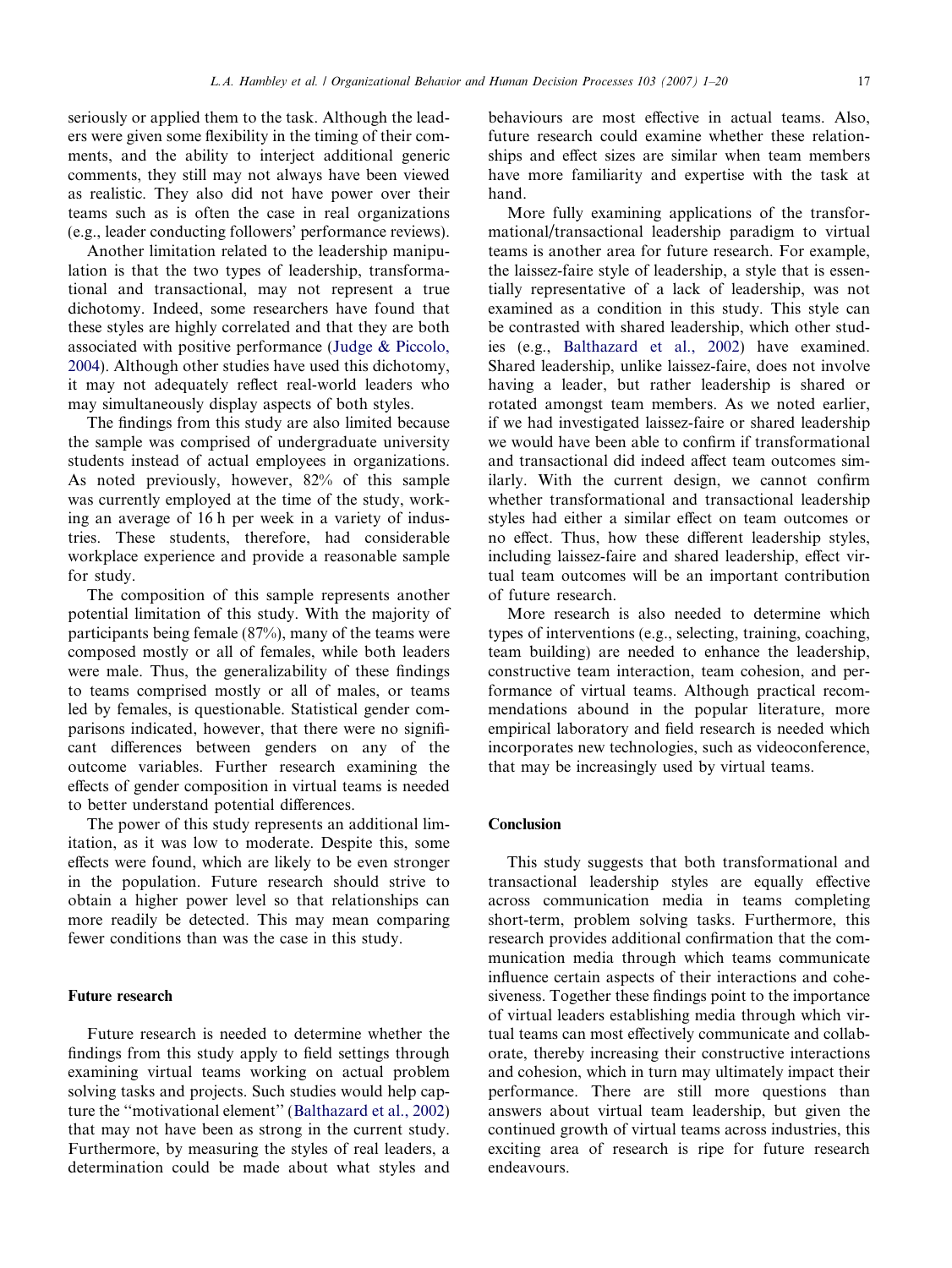# <span id="page-17-0"></span>Acknowledgments

This research was funded by SSHRC (Social Sciences and Humanities Research Council of Canada). We also thank Human Synergistics for use of the online Group Styles Inventory and the Meeting Effectiveness Situation.

#### References

- Avolio, B. J., Kahai, S., & Dodge, G. E. (2001b). E-leadership: implications for theory, research, and practice. Leadership Quarterly, 11(4), 615–668.
- Avolio, B. J., Kahai, S., Dumdum, R., & Sivasubramaniam, N. (2001a). Virtual teams: implications for e-leadership and team development. In M. London (Ed.), How People Evaluate Others in Organizations (pp. 337–358). Mahwah, NJ: Lawrence Erlbaum.
- Baker, G. (2002). The effects of synchronous collaborative technologies on decision making: a study of virtual teams. Information Resources Management Journal, 15(4), 79–93.
- Baltes, B. B., Dickson, M. W., Sherman, M. P., Bauer, C. C., & LaGanke, J. S. (2002). Computer-mediated communication and group decision making: a meta-analysis. Organizational Behavior and Human Decision Processes, 87(1), 156–179.
- Balthazard, P. A. (1999a). Group styles inventory—internet edition. Arlington Heights, IL: Human Synergistics/Center for Applied Research.
- Balthazard, P. A. (1999b). In J. C. Lafferty & A. W. Pond (Eds.), Virtual version of the desert survival situation. Arlington Heights, IL: Human Synergistics/Center for Applied Research.
- Balthazard, P., Waldman, D. A., Howell, J., & Atwater, L. E. (2002). Modeling performance in teams: the effects of media type, shared leadership, interaction style, and cohesion. Paper presented at the meeting of the Academy of Management, Denver, Colorado.
- Barling, J., Weber, T., & Kelloway, K. E. (1996). Effects of transformational leadership training on attitudinal and financial outcomes: a field experiment. Journal of Applied Psychology, 81(6), 827–832.
- Bass, B. M. (1985). Leadership and performance beyond expectations. New York: Free Press.
- Bass, B. M. (1997). Does the transactional—transformational leadership paradigm transcend organizational and national boundaries? American Psychologist, 52, 130–139.
- Bass, B. M., & Avolio, B. A. (1990). The multifactor leadership questionnaire. Palo Alto, CA: Consulting Psychologists Press.
- Bass, B. M., & Avolio, B. J. (1993). Transformational leadership: a response to critiques. In Leadership Theory and Research: Perspectives and Directions (pp. 49–79). Academic Press, Inc.
- Bass, B. M., & Avolio, B. J. (1994). *Improving organizational* effectiveness through transformational leadership. Thousand Oaks, CA: Sage.
- Bass, B. M., Avolio, B. J., Jung, D. I., & Berson, Y. (2003). Predicting unit performance by assessing transformational and transactional leadership. Journal of Applied Psychology, 88(2), 207–218.
- Bell, B. S., & Kozlowski, S. W. J. (2002). A typology of virtual teams: implications for effective leadership. Group and Organization Management, 27(1), 14–49.
- Bryman, A. (1992). Charisma and leadership in organizations. London: Sage.
- Carron, A. V., Brawley, L. R., & Widmeyer, W. N. (1998). The measurement of cohesiveness in sport groups. In J. L. Duda (Ed.), Advances in Sport and Exercise Psychology Measurement (pp. 213–226). Morgantown, WV: Fitness Information Technology.
- Cascio, W. F., & Shurygailo, S. (2003). E-leadership and virtual teams. Organizational Dynamics, 31(4), 362–376.
- Chansler, P. A., Swamidass, P. M., & Cammann, C. (2003). Selfmanaging work teams: an empirical study of group cohesiveness in "natural work groups" at a Harley-Davidson motor company plant. Small Group Research, 34, 101–120.
- Cook, J. D. (1981). The experience of work: A compendium and review of 249 measures and their use. New York: Academic Press.
- Cooke, R. A., & Szumal, J. L. (1994). The impact of group interactional styles on problem-solving effectiveness. Journal of Applied Behavioral Science, 30(4), 415–437.
- Daft, R. L., & Lengel, R. H. (1986). Organizational information requirements, media richness and structural design. Management Science, 32(5), 554–571.
- Davis, D. D., Mihalescz, M., Bryant, J. L., Tedrow, L., Liu, Y., & Say, R. (2003). Leadership in global virtual teams. Paper presented at the meeting of the Society for Industrial and Organizational Psychology, Orlando, Florida.
- Den Hartog, D. N., & Koopman, P. L. (2001). Leadership in organizations. In N. Anderson, D. S. Ones, H. K. Sinangil, & C. Viswesvaran (Eds.). Handbook of Industrial, Work and Organizational Psychology (Vol. 2, pp. 166–187). London, England: Sage.
- Dennis, A. R., & Valacich, J. S. (1999). Rethinking media richness: Towards a theory of media synchronicity. In Proceedings of the 32nd Hawaii International Conference on System Sciences, 1, pp. 1– 10.
- Dionne, S. D., Yammarino, F. J., Atwater, L. E., & Spangler, W. D. (2004). Transformational leadership and team performance. Journal of Organizational Change Management, 17, 177–193.
- Driskell, J. E., Radtke, P. H., & Salas, E. (2003). Virtual teams: effects of technology mediation on team performance. Group Dynamics: Theory, Research, and Practice, 4, 297–323.
- Dvir, T., Eden, D., Avolio, B. J., & Shamir, B. (2002). Impact of transformational leadership on follower development and performance: a field experiment. Academy of Management Journal, 45(4), 735–744.
- Fletcher, T. D., & Major, D. A. (2003). The effects of communication modality on teamwork processes. Paper presented at the meeting of the Society for Industrial and Organizational Psychology, Orlando, Florida.
- Griffith, T. L., & Neale, M. A. (2001). Information processing in traditional, hybrid and virtual teams: from nascent knowledge to transactive memory. In B. M. Staw & R. I. Sutton (Eds.). Research in organizational behaviour (Vol. 23). New York: Elesevier.
- Gully, S. M., Devine, D. J., & Whitney, D. J. (1995). A meta-analysis of cohesion and performance. Small Group Research, 26, 497–525.
- Hambley, L. A., O'Neill, T. A, & Kline, T. J. B. (in press). Virtual team leadership: perspectives from the field. International Journal of e-Collaboration.
- Hertel, G., Geister, S., & Konradt, U. (2005). Managing virtual teams: a review of current empirical research. Human Resource Management Review, 15, 69–95.
- Hertel, G., Konradt, U., & Orlikowski, B. (2004). Managing distance by interdependence: goal setting, task interdependence, and teambased rewards in virtual teams. European Journal of Work and Organizational Psychology, 13, 1–28.
- Hollingshead, A. B. (2004). Communication technologies, the internet, and group research. In M. B. Brewer & M. Hewstone (Eds.), Applied Social Psychology (pp. 301–317). Blackwell Publishing: Malden, MA.
- House, R. J. (1996). Path-goal theory of leadership: lessons, legacy and a reformulated theory. Leadership Quarterly, 7(3), 323–352.
- Howell, J. M., & Avolio, B. J. (1993). Transformational leadership, transactional leadership, locus of control and support for innovation: key predictors of consolidated-business-unit performance. Journal of Applied Psychology, 78, 891–902.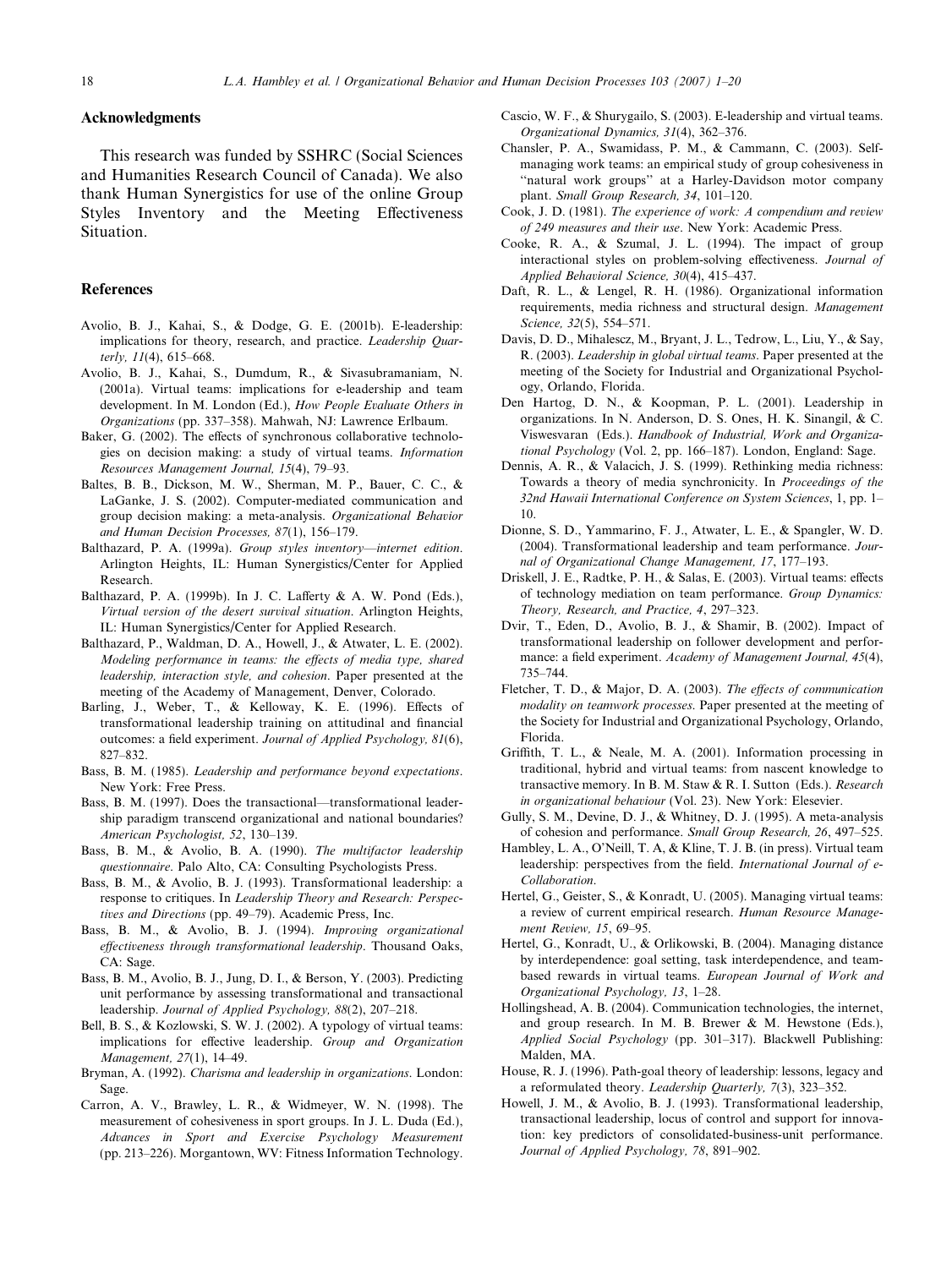- <span id="page-18-0"></span>Howell, J. M., & Frost, P. (1989). A laboratory study of charismatic leadership. Organizational Behaviour and Human Decision Processes, 43, 243–269.
- Hoyt, C. L., & Blascovich, J. (2003). Transformational and transactional leadership in virtual and physical environments. Small Group Research, 34(6), 678–715.
- Huang, W. W., Wei, K. K., Watson, R. T., & Tan, B. C. Y. (2002). Supporting virtual team-building with a GSS: an empirical investigation. Decision Support Systems, 34, 359–367.
- Human synergistics (2002). Meeting Effectiveness Situation<sup>™</sup>. Plymouth, MI: Human Synergistics International.
- James, L. R., Demaree, R. G., & Wolf, G. (1984). Estimating withingroup interrater reliability with and without response bias. Journal of Applied Psychology, 69, 85–98.
- James, L. R., Demaree, R. G., & Wolf, G. (1993). rwg: An assessment of within-group interrater agreement. Journal of Applied Psychology, 78, 306–309.
- Jarvenpaa, S. L., & Leidner, D. E. (1999). Communication and trust in global virtual teams. Organizational Science, 10(6), 791–815.
- Judge, T. A., & Piccolo, R. F. (2004). Transformational and transactional leadership: a meta- analytic test of their relative validity. Journal of Applied Psychology, 89, 755–768.
- Jung, D. I. (2001). Transformational and transactional leadership and their effects on creativity in groups. Creativity Research Journal, 13(2), 185–195.
- Jung, D. I., & Sosik, J. J. (2002). Transformational leadership in work groups: the role of empowerment, cohesiveness, and collectiveefficacy on perceived group performance. Small Group Research, 33(3), 313–336.
- Kahai, S., & Avolio, B. (2006). Leadership style, anonymity, and the discussion of an ethical issue in an electronic context. International Journal of e-Collaboration, 2(2), 1–26.
- Kahai, S., Sosik, J., & Avolio, B. (1997). Effects of leadership style and problem structure on work group process and outcomes in an electronic meeting system environment. Personnel Psychology, 50, 121–146.
- Kahai, S. S., Sosik, J. J., & Avolio, B. J. (2003). Effects of leadership style, anonymity, and rewards on creativity-relevant processes and outcomes in an electronic meeting system context. Leadership Quarterly, 14(4-5), 499–524.
- Kahai, S., Sosik, J., & Avolio, B. (2004). Effects of participative and directive leadership in electronic groups. Groups and Organization Management, 29(1), 67–105.
- Kelloway, K. E., & Barling, J. (2000). What we have learned about developing transformational leaders. Leadership and Organizational Development Journal, 21(7), 355–362.
- Kerr, S., & Jermier, J. M. (1978). Substitutes for leadership: their meaning and measurement. Organizational Behavior and Human Performance, 22, 375–403.
- Kirkman, B. L., Rosen, B., Gibson, C. B., Tesluk, P. E., & McPherson, S. O. (2002). Five challenges to virtual team success: lessons from Sabre, Inc. Academy of Management Executive, 16(3), 67-79.
- Kline, T. (1999). Remaking teams: A revolutionary research-based guide that puts theory into practice. San Francisco: Jossey-Bass/Pfeiffer.
- Lim, B., & Ployhart, R. E. (2004). Transformational leadership: relations to the Five-Factor Model and team performance in typical and maximum contexts. Journal of Applied Psychology, 89(4), 610–621.
- Lipnack, J., & Stamps, J. (2000). Virtual teams: People working across boundaries with technology (2nd ed.). New York: John Wiley.
- Lowe, K. B., Kroeck, K., & Sivasubramaniam, N. (1996). Effectiveness correlates of transformational and transactional leadership: a meta-analytic review of the MLQ literature. Leadership Quarterly, 7(3), 385–425.
- Mannix, E. A., Griffith, T., & Neale, M. A. (2002). The phenomenology of conflict in distributed work teams. In P. Hinds & S. Kiesler (Eds.), Distributed work (pp. 213–233). Cambridge, MA: The MIT Press.
- Martins, L. L., Gilson, L. L., & Maynard, M. T. (2004). Virtual teams: what do we know and where do we go from here? Journal of Management, 30, 805–835.
- Maruping, L. M., & Agarwal, R. (2004). Managing team interpersonal processes through technology: a task-technology fit perspective. Journal of Applied Psychology, 89(6), 975–990.
- McGrath, J. E., Hollingshead, A. B., & O'Connor, K. M. (1993). Group task performance and communication technology: a longitudinal study of computer-mediated versus face-to-face work groups. Small Group Research, 24(3), 307–333.
- Morgeson, F. P. (2005). The external leadership of self-managing teams: intervening in the context of novel and disruptive events. Journal of Applied Psychology, 90(3), 497–508.
- Mullen, B., & Copper, C. (1994). The relation between group cohesiveness and performance: an integration. Psychological Bulletin, 115, 210–227.
- O'Connail, B., Whittaker, S., & Wilbur, S. (1993). Conversations over videoconferences: an evaluation of the spoken aspects of videomediated communication. Human Computer Interaction, 8, 389–428.
- O'Reilly, C., Caldwell, D., & Barnett, W. (1989). Work group demography, social integration, and turnover. Administrative Sciences Quarterly, 34, 21–37.
- Potter, R. E., & Balthazard, P. A. (2002). Virtual team interaction styles: assessment and effects. International Journal of Human-Computer Studies, 56, 423–443.
- Potter, R. E., Balthazard, P. A., & Cooke, R. A. (2000). Virtual team interaction: assessment, consequences, and management. Team Performance Management: An International Journal, 6(7/8), 131–137.
- Pulley, M. L., Sessa, V., & Malloy, M. (2002). E-leadership: a twopronged idea. Training and Development, 35–47.
- Salas, E., Sims, D. E., & Burke, C. S. (2005). Is there a ''Big Five'' in teamwork? Small Group Research, 36, 555–599.
- Sellen, A. J. (1995). Remote conversations: the effects of mediating talk with technology. Human Computer Interaction, 10, 401–444.
- Sivasubramaniam, N., Murray, W. D., Avolio, B. J., & Jung, D. L. (2002). A longitudinal model of the effects of team leadership and group potency on group performance. Group and Organization Management, 27, 66–96.
- Smith, K. A., Peterson, R. P., Johnson, D. W., & Johnson, R. T. (1986). The effects of controversy and concurrence seeking on effective decision making. Journal of Social Psychology, 126, 237–248.
- Sosik, J. J., Avolio, B. J., & Kahai, S. S. (1997). Effects of leadership style and anonymity on group potency and effectiveness in a group decision support system environment. Journal of Applied Psychology, 82(1), 89–103.
- Sosik, J. J., Avolio, B. J., Kahai, S. S., & Jung, D. I. (1998). Computersupported work group potency and effectiveness: the role of transformational leadership, anonymity, and task interdependence. Computers in Human Behavior, 14(3), 491–511.
- Spreitzer, G. M. (2003). Leadership development in the virtual workplace. In S. E. Murphy & R. E. Riggio (Eds.), The future of leadership development (pp. 71–86). Mahwah, NJ: Laurence Erlbaum Associates.
- Staples, S., & Webster, J. (2003). A review and classification of research on virtual teams and an identification of research opportunities. Paper presented at the meeting of the Society for Industrial and Organizational Psychology, Orlando, Florida.
- Straus, S. G., & McGrath, J. E. (1994). Does medium matter? The interaction of task type and technology on group performance and member reactions. Journal of Applied Psychology, 79(1), 87–97.
- Suh, K. S. (1999). Impact of communication medium on task performance and satisfaction: an examination of media-richness theory. Information and Management, 35, 295–312.